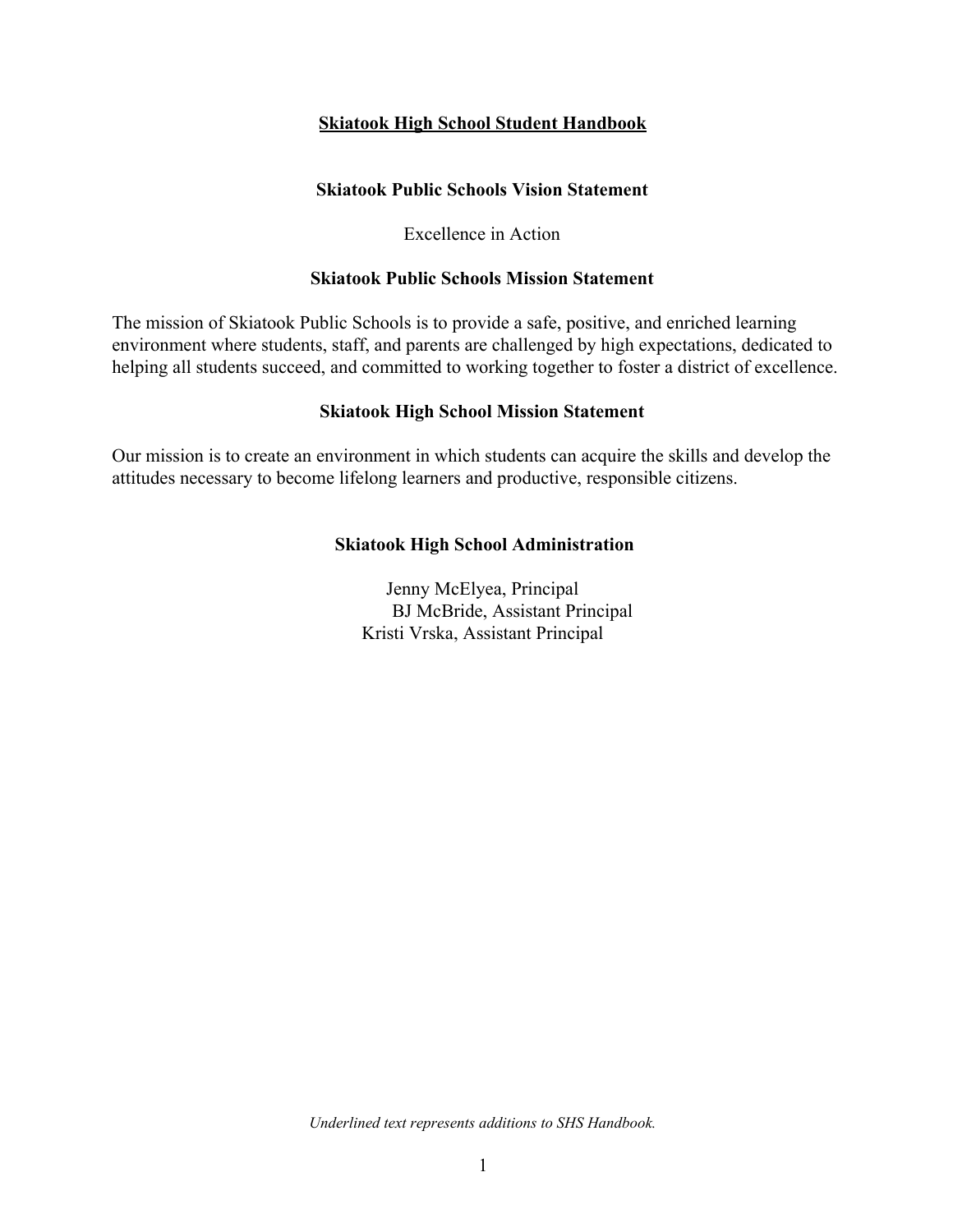### **Useful Phone Numbers**

| Administration          | <b>Education Service Center</b><br>Rick Thomas, Superintendent<br>Melissa Bush, Assistant Superintendent<br>Mike Earp, Director of Operations and Transportation<br>Vicki Hampton, Director of Special Programs | 918-396-1792 |
|-------------------------|-----------------------------------------------------------------------------------------------------------------------------------------------------------------------------------------------------------------|--------------|
| Grades 9-12             | <b>High School</b><br>Jenny McElyea, Principal<br><b>BJ McBride, Assistant Principal</b><br>Kristi Vrska, Assistant Principal<br>Sally Randolph, Counselor A-J<br>Kyle Martin, Counselor K-Z                    | 918-396-1790 |
| Grades 6-8              | Newman Middle School<br>Derek Scheihing, Principal<br>Sherrie Redding, Assistant Principal                                                                                                                      | 918-396-2307 |
| Grades 4-5              | Skiatook Intermediate Elementary<br>Tim Buck, Principal                                                                                                                                                         | 918-396-5745 |
| Grade 2-3               | <b>Skiatook Elementary</b><br>Christy White, Principal                                                                                                                                                          | 918-396-5737 |
| Grades PK-1             | Marrs Elementary<br>Steve Mason, Principal<br>Amy Schuler, Assistant Principal                                                                                                                                  | 918-396-2295 |
| <b>Skiatook Daycare</b> | Jech Early Childhood Center<br>Shannon Harrison, Director                                                                                                                                                       | 918-396-5730 |

Website: For more information on school events or digital copy of this handbook, visit [www.skiatookschools.org](http://www.skiatookschools.org/),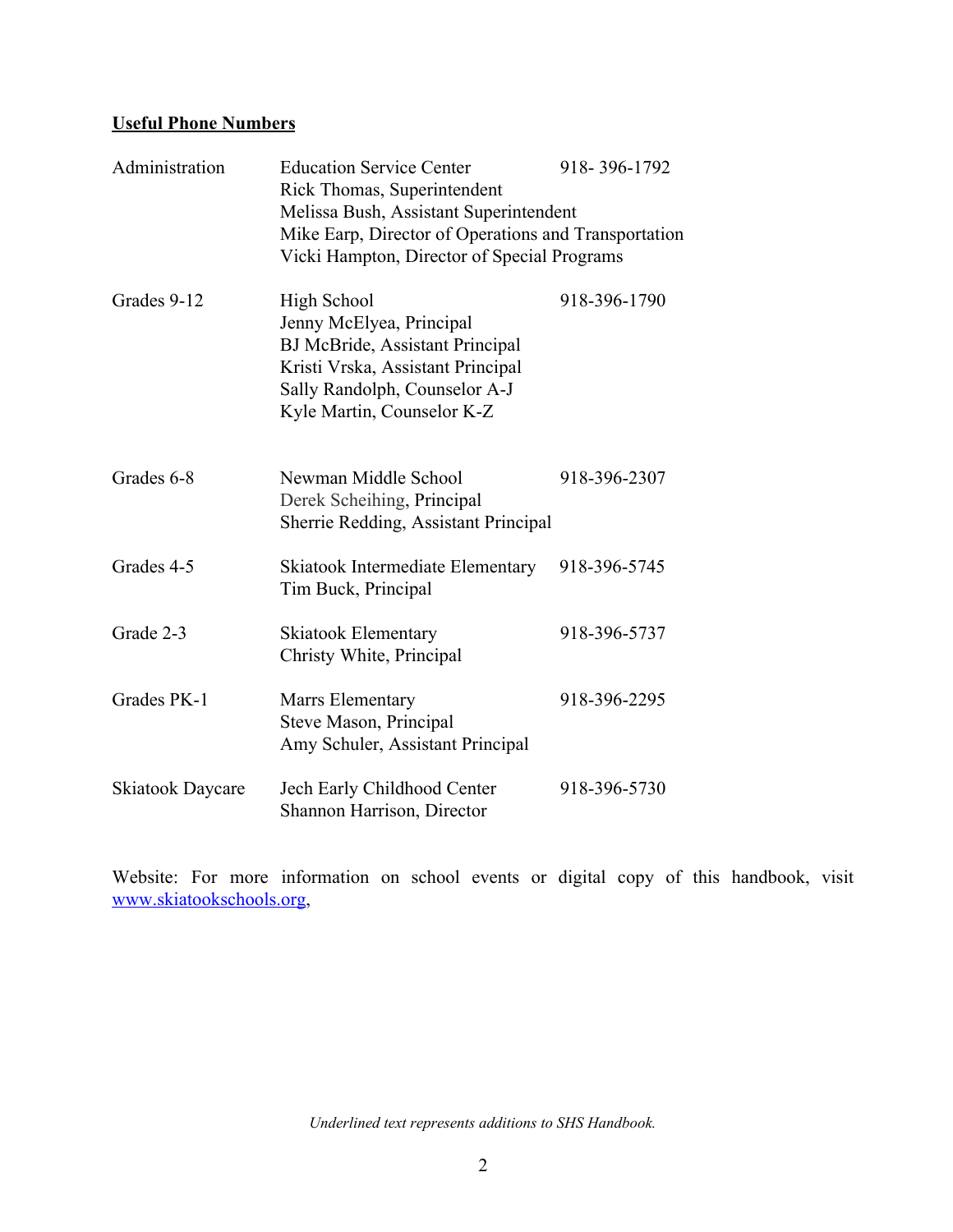# **Table of Contents**

| <b>Academic Honor Code</b>                                     | 6  |
|----------------------------------------------------------------|----|
| <b>ACT Testing</b>                                             | 6  |
| <b>Advanced Placement Exams</b>                                | 6  |
| <b>Athletics</b>                                               | 7  |
| <b>Attendance Policy</b>                                       | 8  |
| <b>Student Absences</b>                                        | 8  |
| <b>Absence Codes</b>                                           | 9  |
| <b>Attendance Appeals Procedure</b>                            | 9  |
| <b>Attendance Policy Overview</b>                              | 10 |
| <b>Bell Schedule</b>                                           | 11 |
| <b>Campus Hours</b>                                            | 11 |
| <b>Class Fees</b>                                              | 11 |
| <b>Closed Campus</b>                                           | 12 |
| <b>Co-Curricular Activities</b>                                | 12 |
| Random Drug Testing for Athletics and Co-Curricular Activities | 13 |
| <b>College Visits</b>                                          | 13 |
| <b>Concurrent Enrollment</b>                                   | 13 |
| <b>Correspondence Courses</b>                                  | 14 |
| <b>Cardiopulmonary Resuscitation (CPR)</b>                     | 14 |
| <b>Credits per Course</b>                                      | 14 |
| <b>Daily Announcements</b>                                     | 14 |
| <b>Eligibility</b>                                             | 14 |
| <b>Fundraising</b>                                             | 15 |
| <b>Gold Card Membership Incentive</b>                          | 15 |
| <b>Grades</b>                                                  | 16 |
| <b>Graduation Ceremonies Eligibility</b>                       | 16 |
| <b>Graduation Commencement Dress Code</b>                      | 16 |
| <b>Graduates Honors Program</b>                                | 17 |
| <b>Graduation Plans</b>                                        | 17 |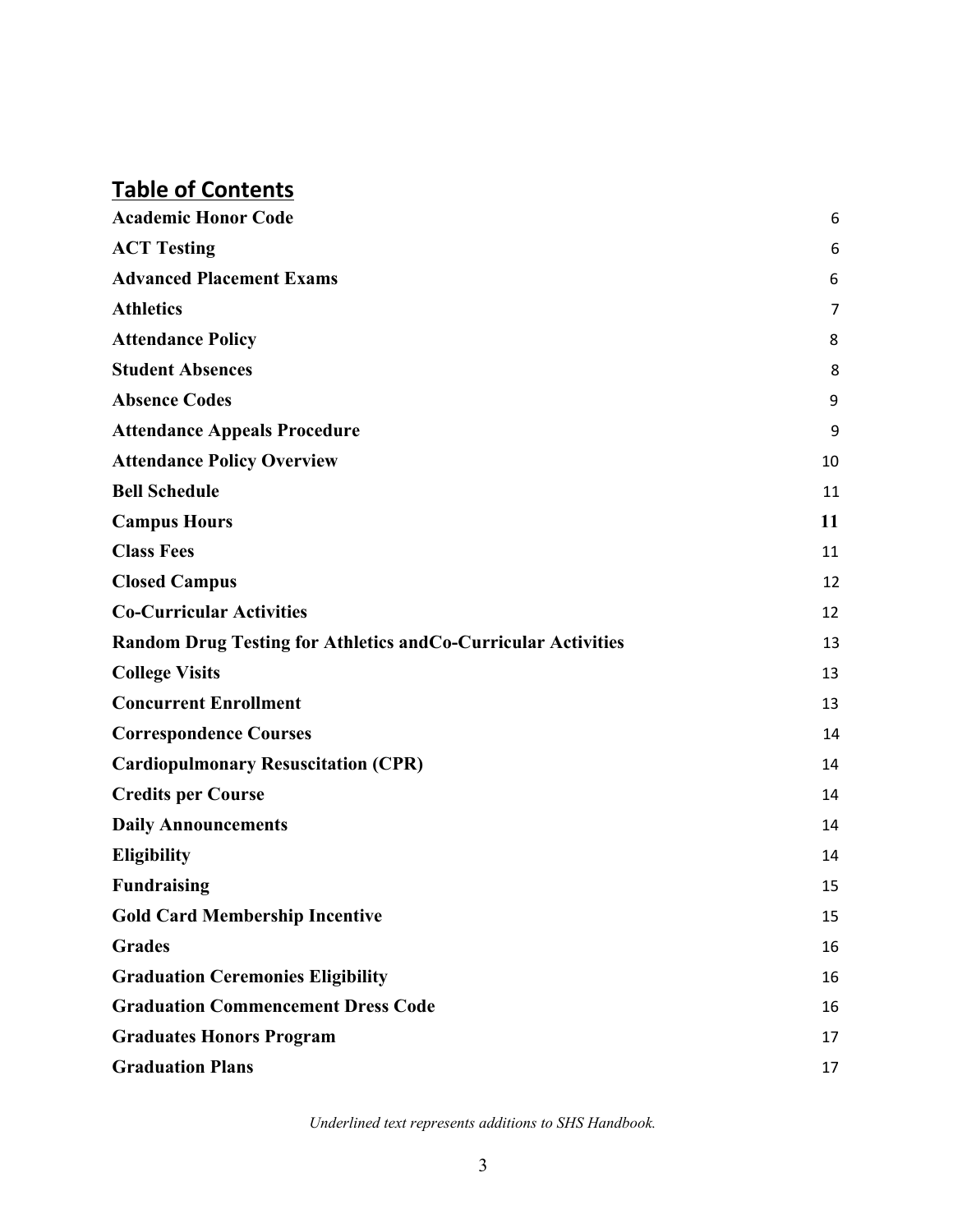| <b>GRIT Time</b>                                                           | 18 |
|----------------------------------------------------------------------------|----|
| <b>Homecoming and Prom Dress Code</b>                                      | 18 |
| <b>Honor Roll</b>                                                          | 19 |
| <b>Honor Societies</b>                                                     | 19 |
| <b>Lockers</b>                                                             | 19 |
| <b>Make-up Work due to Excused Absences</b>                                | 20 |
| <b>Middle School Courses Taken for High School Credit</b>                  | 20 |
| <b>NCAA Eligibility Center</b>                                             | 20 |
| <b>Oklahoma Promise or Oklahoma Higher Learning Access Program (OHLAP)</b> | 20 |
| <b>Online Course Offerings</b>                                             | 21 |
| <b>Passes</b>                                                              | 21 |
| <b>Personal Financial Literacy</b>                                         | 21 |
| <b>Proficiency Examinations and Guidelines</b>                             | 21 |
| <b>Proficiency Testing Dates</b>                                           | 22 |
| <b>Progress Reports</b>                                                    | 22 |
| <b>Prom Guests</b>                                                         | 22 |
| <b>Reading Proficiency Test</b>                                            | 23 |
| <b>Requests for School Documents</b>                                       | 23 |
| <b>Schedule Changes</b>                                                    | 23 |
| <b>School Counseling Services</b>                                          | 24 |
| <b>Science Credit through Agricultural Education Courses</b>               | 24 |
| <b>Semester Tests</b>                                                      | 25 |
| <b>Semester Test Exemption Policy</b>                                      | 25 |
| <b>Senior Assembly</b>                                                     | 26 |
| <b>Senior Rings</b>                                                        | 26 |
| <b>State Mandated Grade Level Assessments</b>                              | 26 |
| <b>Student Parking Regulations</b>                                         | 26 |
| <b>Student Purchases</b>                                                   | 27 |
| <b>Tardy Policy</b>                                                        | 27 |
| <b>Textbooks</b>                                                           | 27 |
| <b>Tutoring</b>                                                            | 28 |
| <b>Weighted Grading System</b>                                             | 28 |
| <b>Wengage Online Gradebook</b>                                            | 28 |
|                                                                            |    |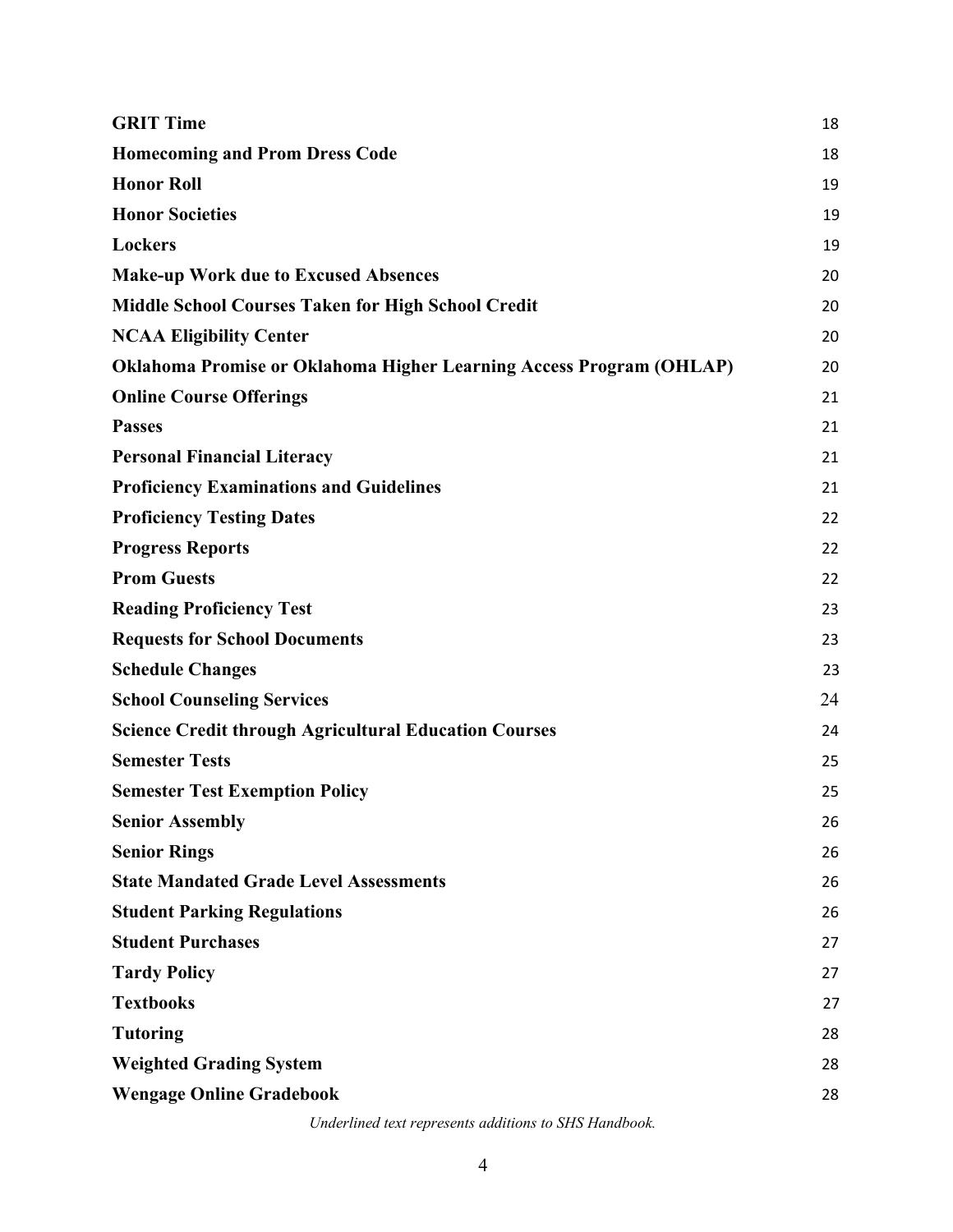| <b>Valedictorian and Salutatorian</b>                    | 29 |
|----------------------------------------------------------|----|
| <b>Visitors</b>                                          | 29 |
| <b>DISCIPLINE</b>                                        | 29 |
| <b>Activity Trip Rules</b>                               | 30 |
| <b>Bus Discipline Procedures</b>                         | 31 |
| <b>Conduct Code</b>                                      | 31 |
| <b>Discipline Actions for Violations of Conduct Code</b> | 31 |
| <b>Dress Code</b>                                        | 34 |
| <b>Drug Testing Due to Reasonable Suspicion</b>          | 35 |
| <b>Electronic Device Usage Policy</b>                    | 35 |
| <b>Excessive Referrals</b>                               | 35 |
| <b>In-School Placement</b>                               | 35 |
| Out-of-school behavior                                   | 37 |
| <b>Policy on a Drug and Alcohol Free Environment</b>     | 37 |
| <b>Policy on Weapons and Dangerous Instruments</b>       | 37 |
| <b>Transportation</b>                                    | 38 |
| <b>Skiatook Alternative Education Policy</b>             | 39 |
| <b>Title I Program Information</b>                       | 41 |
| <b>Skiatook Public Schools District Policies</b>         | 47 |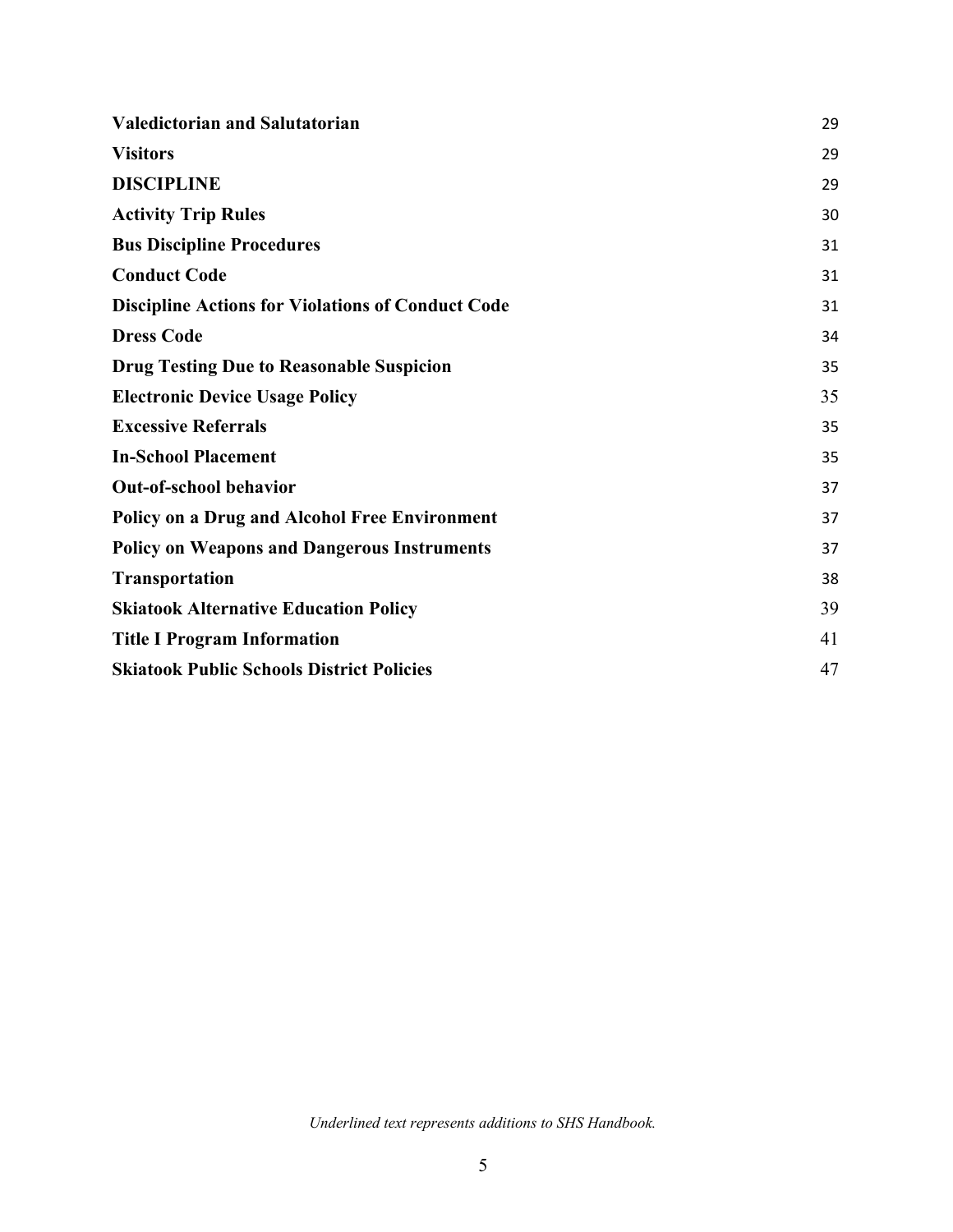# **SKIATOOK HIGH SCHOOL GENERAL INFORMATION**

#### **Academic Honor Code**

Skiatook High School has an established academic honor code to protect the integrity of our coursework and encourage our students to be diligent in their studies. In order to adhere to the academic honor code, students should avoid the following actions:

- Giving or receiving aid on individual examinations
- Giving or receiving aid on class work to be used by the teacher as the basis of grading
- Collaborating on work to be used as an individual grade by a teacher
- Representing another student's work as one's own
- Using electronic devices to share answers or test documents
- Accessing teacher files, manuals, or answer keys for use in completing assignments
- Accessing teacher gradebooks to edit or alter grades
- Plagiarizing which includes but is not limited to direct quotes, summarizing, and organizing of written work. Failure to cite sources can be considered as plagiarism.

Violations of the Academic Honor Code may be addressed with consequences such as zeros on assignments, loss of classroom privileges, failure of the course, detention, or office assigned discipline.

### <span id="page-5-0"></span>**ACT Testing**

Skiatook High School is a national test date site. The ACT is offered multiple times a year on specific Saturdays. Registration costs vary and can be found on the ACT website. We recommend that students take the ACT by the first semester of their junior year. The ACT can be taken as many times as needed. Colleges usually need your highest score by November of your senior year for consideration for admission and scholarships. Test registration must be completed through ACT either online at www.actstudent.org or with a registration packet. Fee waivers are available for juniors and seniors who are on free or reduced priced lunch or may qualify utilizing Johnson O'Malley funding.

<span id="page-5-1"></span>ACT policies and procedures can be found in their entirety at www.act.org

#### **Advanced Placement Exams**

AP exams are administered in May according to the exam schedule set by the College Board. The exam schedule is unable to be changed. AP Fees must be paid before a test will be ordered for the student. AP Fees vary from year to year. Some students may qualify for fee reductions or waivers due to free/reduced lunch status, taking 2 or more exams, or state level agreements with the College Board. Students are responsible for notifying teachers and AP test coordinator of intentions to take AP exams by set deadlines.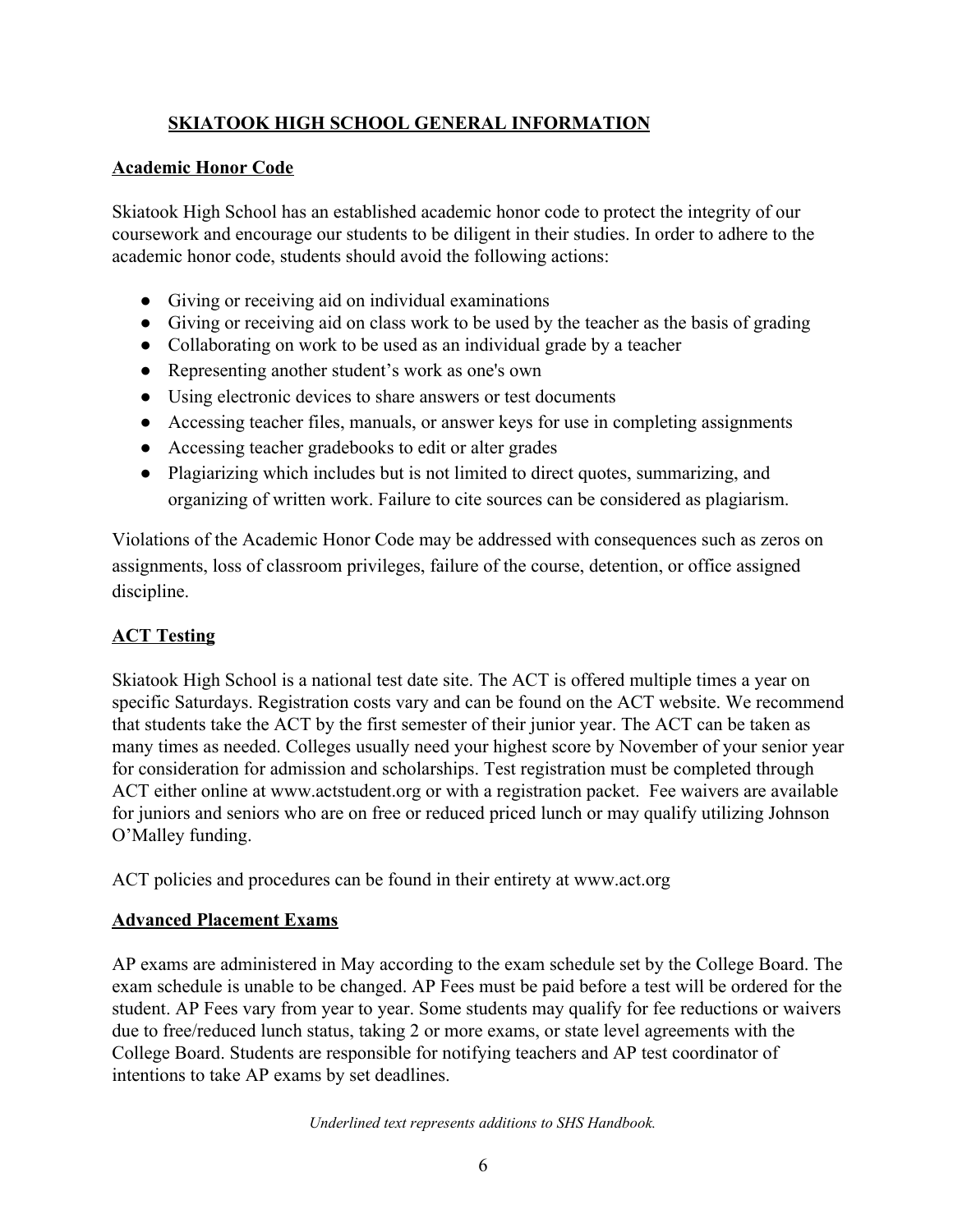Should an AP student decide not to take the AP Examination, the course will be transcripted as an Honors level course using the Honors grade point scale for the 2nd semester only. AP exam policies and procedures can be found in their entirety at https://apcentral.collegeboard.org

### <span id="page-6-0"></span>**Athletics**

Skiatook High School offers multiple opportunities for our students to compete in interscholastic athletics. All students must understand that it is a privilege, not a right, to participate in athletics. Any student who wishes to participate in athletics is required to present several artifacts and participate in a drug test before they will be allowed to compete. These include:

- Athletic Enrollment Approval by Coach
- A physical performed by a doctor
- Drug Contract
- \$25 participation fee
- Parent Guidelines Form

All forms can be found on the Rank One website at rankonesport.com. You will click to fill out electronic forms and find the district.

Skiatook High School offers athletes the opportunity of having a physical performed each spring on campus. Through the efforts of our Athletic Trainer and Eastern Oklahoma Orthopedic Center, physicals are offered during the second week of May each year.

Any student that is required to have a drug test is given the opportunity to have the test done on campus. The drug test is offered on one night during the first week of August each year for \$10. Drug tests must be taken through Skiatook Public School's provider, which is DATL. Drug tests taken through other companies are not acceptable.

Athletes must maintain passing grades in all classes to be eligible to compete. Any student enrolled in athletics whose name appears on at least 80% of the eligibility reports per semester, may be removed from athletics during the following semester, unless they earn a passing grade in the course.

Athletes or student competitors who are randomly tested through the athletic policy are subject to the guidelines provided in the district Athletic/Extracurricular Drug Contract. However, if an athlete or student competitor violates school rules during school or at a school-related event, in regards to use, possession, or under the influence of alcohol or illegal chemical substances, he/she is also subject to Reasonable Suspicion Testing or disciplinary actions normally exercised for violation of the district's Drug Free Policy. Any student who violates the district's Drug Free Policy or refuses to take an alcohol or drug test when so required under the provisions of this policy shall be deemed to have violated this policy and will be subject to disciplinary action, including out-of-school suspension from school to the same extent as if the student tested positive for the presence of alcohol or illegal chemical substances.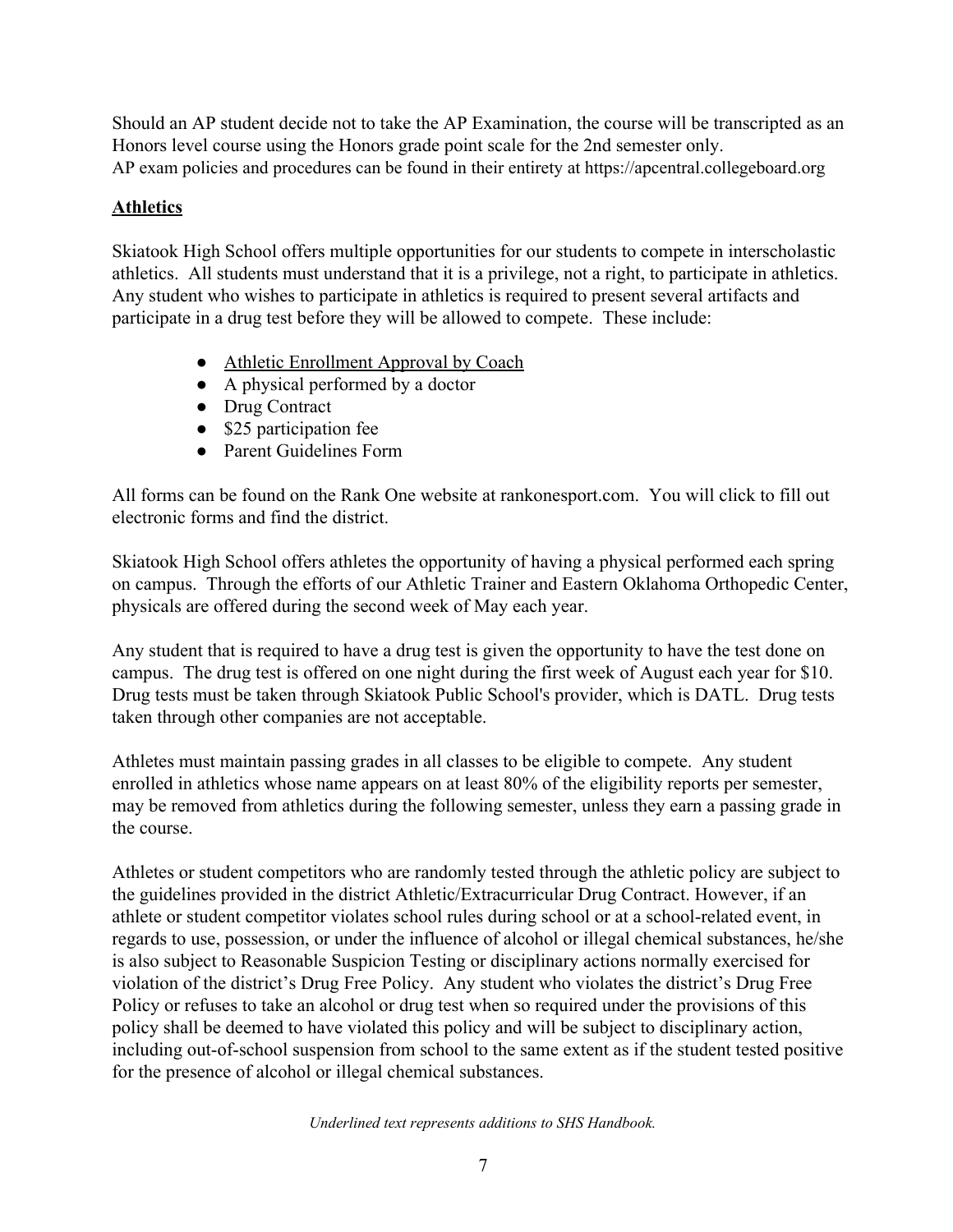#### <span id="page-7-0"></span>**Attendance Policy**

According to the state law on school attendance (70-10-105), it is unlawful for a parent of a child age 5 to 18 to neglect or refuse to cause or compel such a child to attend some school and comply with its rules. Failure to do so can result in court action. It is also unlawful for a child over age 16 and under the age of 18 to refuse to attend some school and comply with its rules unless he/she has completed 4 years of high school or has signed an attendance waiver. Such waivers are only granted in extreme cases.

Consistent daily attendance is essential to success in school. Poor attendance habits create problems at school, at home, as well as in future employment opportunities. Therefore, as established by local board policy, students entering the school system during a semester will be required to provide an attendance record from their previous school to be applied to this policy.

#### <span id="page-7-1"></span>**Student Absences**

School law (70-1 0-1 06) also states that (1) a full and complete attendance record is to be kept by the school, (2) parents shall notify the school concerning the causes of school absence, and (3) unless so notified the school shall "attempt" to notify the parent of the absence.

A student may not miss more than 10 days of school per semester per class and still receive credit for that class. On the eleventh absence in a period, the student will receive a failing grade in that class. The only absence that will not count toward the student's overall absence total are school sponsored activities.

All absences should be verified by parent contact on the day(s) of absence. Absences can be verified by calling 918-396-1790, ext 2402. Parents can call anytime and are encouraged to leave a voicemail if necessary. If a parent/guardian does not call within 24 hours of the absence, the absence is considered unexplained and discipline, such as after school detention, may be assigned to the student.

Parents and students can expect to be notified of absences through the following actions:

- School Messenger phone calls
- Attendance conferences with assistant principal as needed
- Letters of notification at 4 absences
- Letters requesting a conference at 6 absences
- Certified letter for notice of excessive absences and referral to attend Osage County Truancy Board
- <span id="page-7-2"></span>• Notification to the district attorney's office for violation of Compulsory Education Law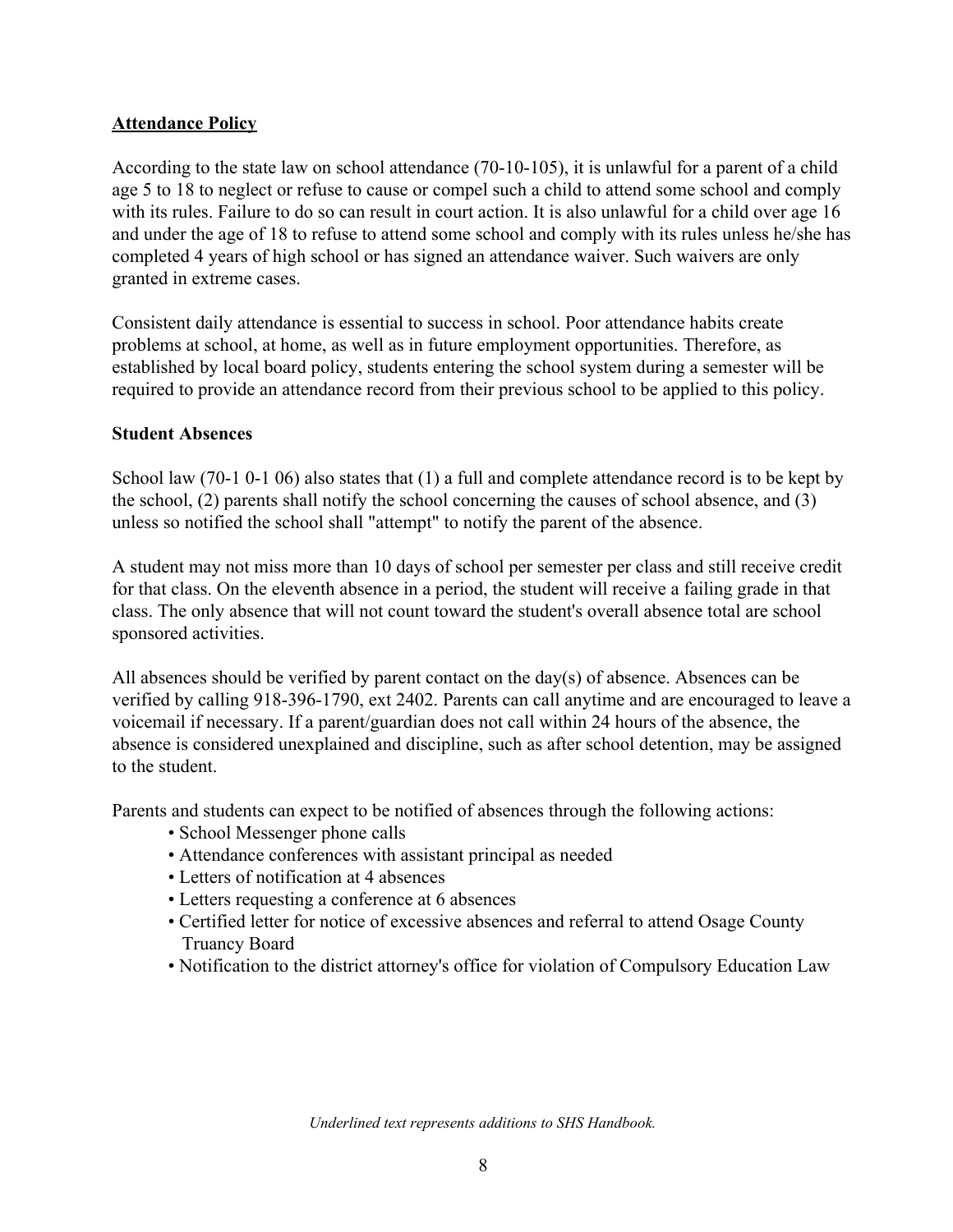#### **Absence Codes**

#### **The following absences will count toward the 10 absences allowed each semester:**

#### AE-Explained absences

Absences are coded as explained absences once a parent/guardian contacts the school to approve the absence for their student. Parents must contact the attendance office within 24 hours of the absence. School work requests will only be granted if the student will be out for three or more days due to illness.

#### AU-Unexplained Absences

Unexplained absences are those not documented by proper information regarding the student or those absences in which a parent or guardian does not contact the attendance office. Excessive absences or failure to comply with the proper procedure can result in a referral to the county truancy board. Absences due to unexplained absences are defined as an absence from school, a class or an assigned area without the permission of the school or a parent/guardian. A student may not be permitted to make up assignments or tests due to an unexplained absence related to truancy. Detentions, In School Placement, or Out-of-School suspension may be assigned as a disciplinary action for unexplained absences.

#### **The following absences will not count toward the 10 absences allowed each semester:**

EA-Activity absence:

Activity absences are documented through the attendance office and pertain to school-sponsored activities, such as field trips, competitions, and sporting events. The maximum number of days for activity absences is ten per year.

#### <span id="page-8-0"></span>**Attendance Appeals Procedure**

Students missing more than 10 days per semester must submit an attendance appeal form before credits can be restored. All absences after the  $10<sup>th</sup>$  absence must be explained as defined in sections A-G of the appeal procedure. Documentation for missed days, such as medical notes or court documentation, must be submitted to the Attendance Appeals Committee for review. The Attendance Appeals Committee determines whether absences will be excused based on the District Attendance Policy. The decision of the Attendance Appeals Committee is final. This policy states that absences from school may be excused for the following reasons:

A. **Personal illness** – When attendance in school would endanger the health of others - verified by a note from a doctor, dentist of the health department.

B. **Death or serious illness** – In the immediate family, verified by parents. Immediate family is defined as parent, sister, brother, grandparent, or other relative residing in the home.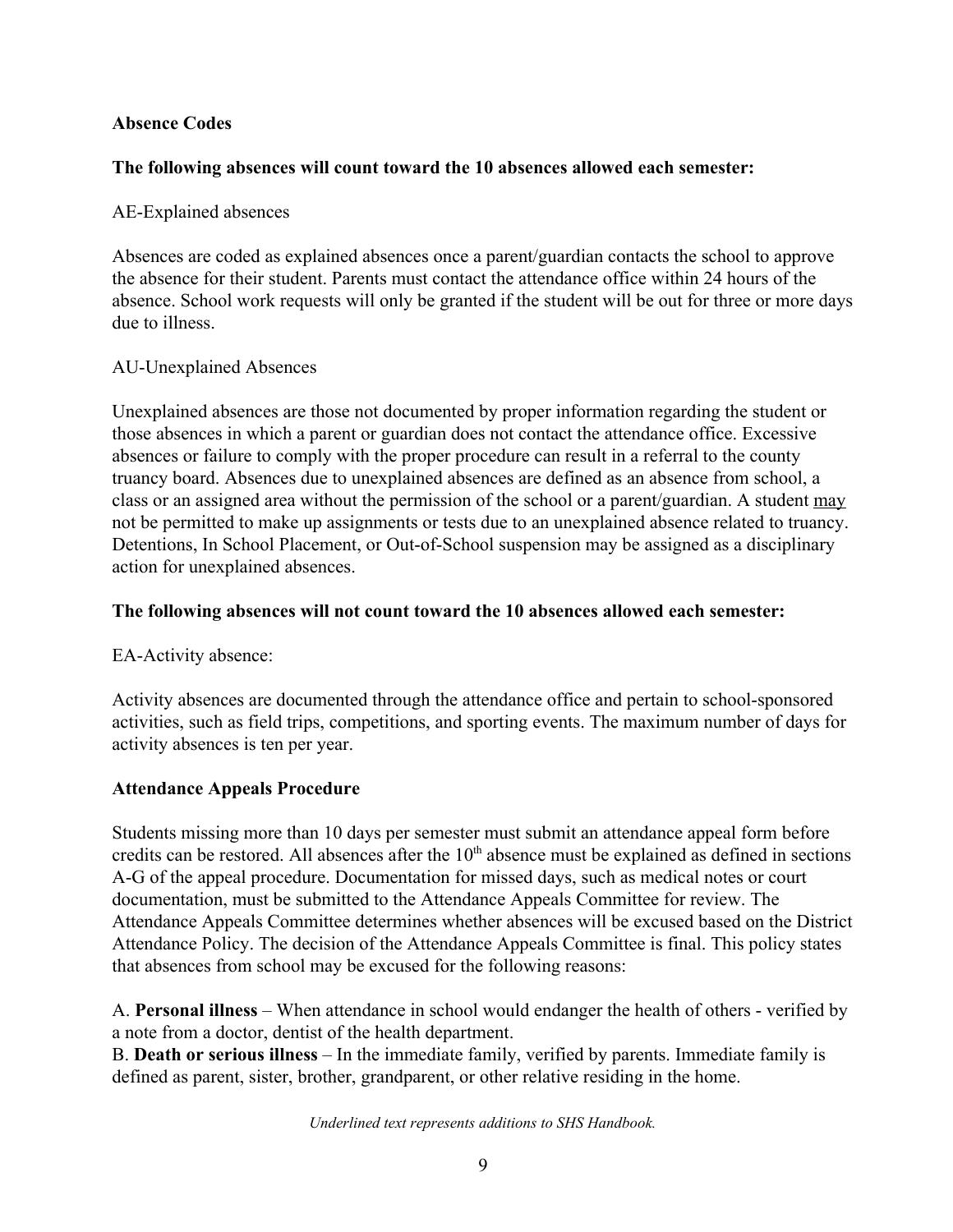C. **Recognized religious holidays** – Observed by their faith, verified by parents and/or church officials. Church officials should give advance notice to the school's administration prior to the religious event.

D. **Legal/court appearance** – When mandated by order of government agencies, including pre-induction physical examinations for service in the armed forces.

E. **Hazardous conditions** – When conditions render attendance impossible or hazardous to student health or safety.

F. **Voting** – When a student is registering to vote or voting in a public election (limited to one day).

G. **Administrative approval** – Verified by principal. A written request must be made to an administrator prior to an absence for administrative absences to be granted.

All attendance appeals must be made in writing within five (5) calendar days of the end of the semester. The Attendance Appeals Committee will consist of administrators, school counselors, and a school nurse.

# <span id="page-9-0"></span>**Attendance Policy Overview**

Regular attendance is a major contributing factor to success in school. Irregular attendance is the chief cause for failures and subsequent withdrawal from school. During school hours a student is expected to be in class at all times. A student must have a written pass for any exceptions.

- Students who miss 10 minutes or more of a class will be considered absent.
- Perfect attendance certificates are awarded to a student who has maintained perfect attendance in all classes during the current school year.
- Students absent in excess of 10 days in a given class will not earn credit for that class for the semester.
- Students must be in attendance at least half a school day to be allowed to participate in activities which take place after regular school hours.
- To participate in school activities that take place during the school day, students must attend all classes before the activity begins.
- If a student does not meet attendance requirements to participate in activities, administration may make exceptions for an emergency situation such as a funeral for an immediate family member.
- Senior Skip Days are not considered school sponsored events and will be counted as an unexplained absence.
- All absences, excluding school activity absences, affect days missed in relation to the semester test exemption policy.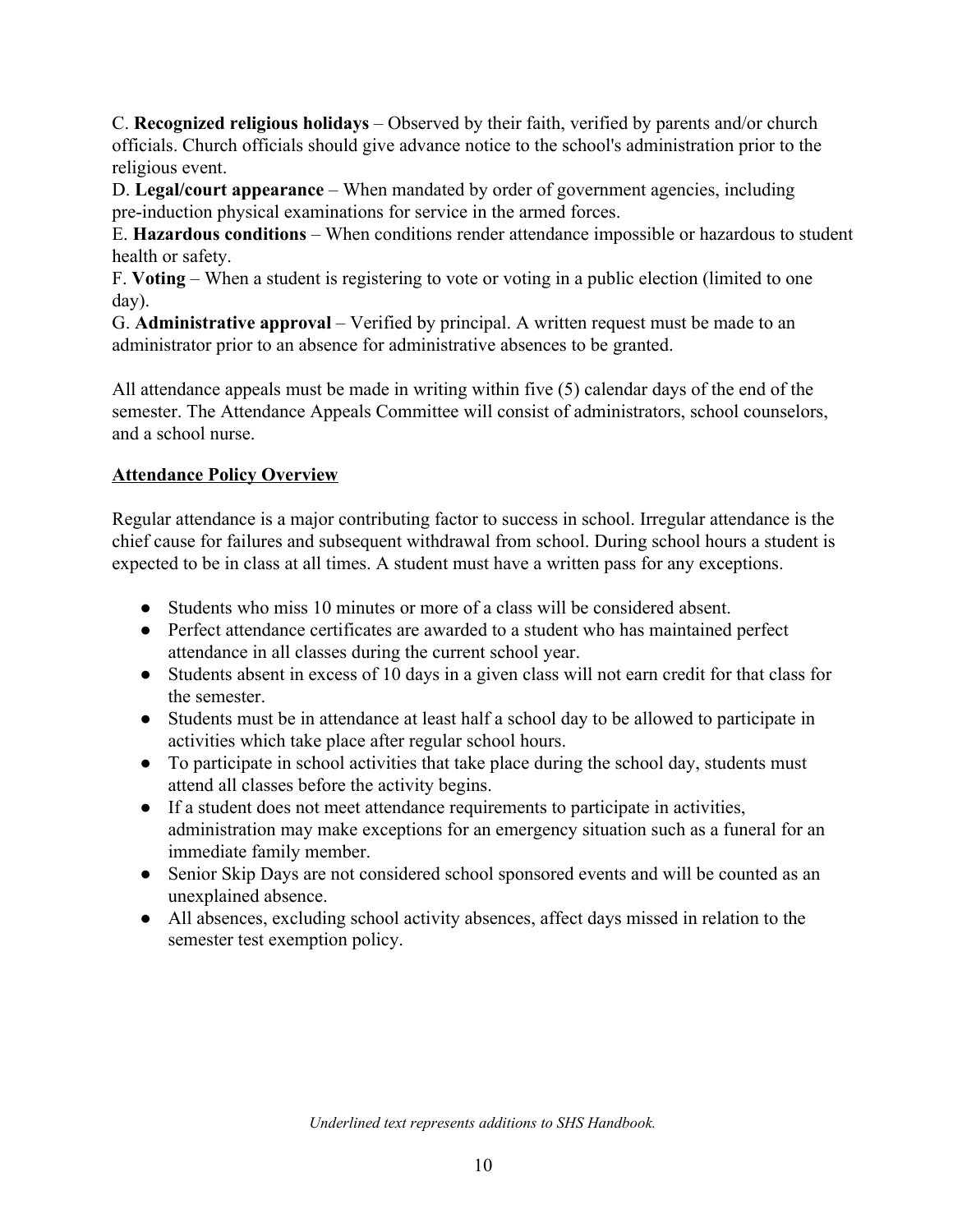#### **Bell Schedule**

Regular Bell Schedule

| 7:55                           | Students report to class |                          |
|--------------------------------|--------------------------|--------------------------|
| $8:00 - 8:46$                  | 1st Period               | 46 minutes               |
| $8:51-9:37$                    | 2nd Period               | 46 minutes               |
| 9:42-10:28                     | 3rd Period               | 46 minutes               |
| 10:28-10:53<br>10:58-11:44     | 1st Lunch<br>4th Period  | 25 minutes<br>46 minutes |
| $10:33 - 11:19$<br>11:19-11:44 | 4th Period<br>2nd Lunch  | 46 minutes<br>25 minutes |
| 11:48-12:35                    | 5th Period               | 46 minutes               |
| 12:39-1:09                     | <b>GRIT</b>              | $30 \text{ min}$         |
| $1:14-2:00$                    | 6th Period               | 46 minutes               |
| 2:04-2:50                      | 7th Period               | 46 minutes               |

### **Campus Hours**

Skiatook High School campus opens at 7:30 am and closes at 3:30 pm. Students should not be on campus outside of these hours unless they arrive on a school bus or are attending a school event under supervision of school staff. Students are not permitted to enter the hallways until the first bell rings or unless they are reporting to a school activity.

#### <span id="page-10-0"></span>**Class Fees**

In an effort to reduce the number of fundraisers at the high school, the school board approved the use of class fees during the August 13, 2012 board meeting. Class fees will be collected by the office staff and used for class events such as but not limited to homecoming festivities, class events, prom and graduation. The class fee requirement includes the following:

- All students in grades 9-12 will be required to pay a \$25.00 class fee each new school year.
- Ideally, class fees should be paid at the beginning of each school year to allow proper *Underlined text represents additions to SHS Handbook.*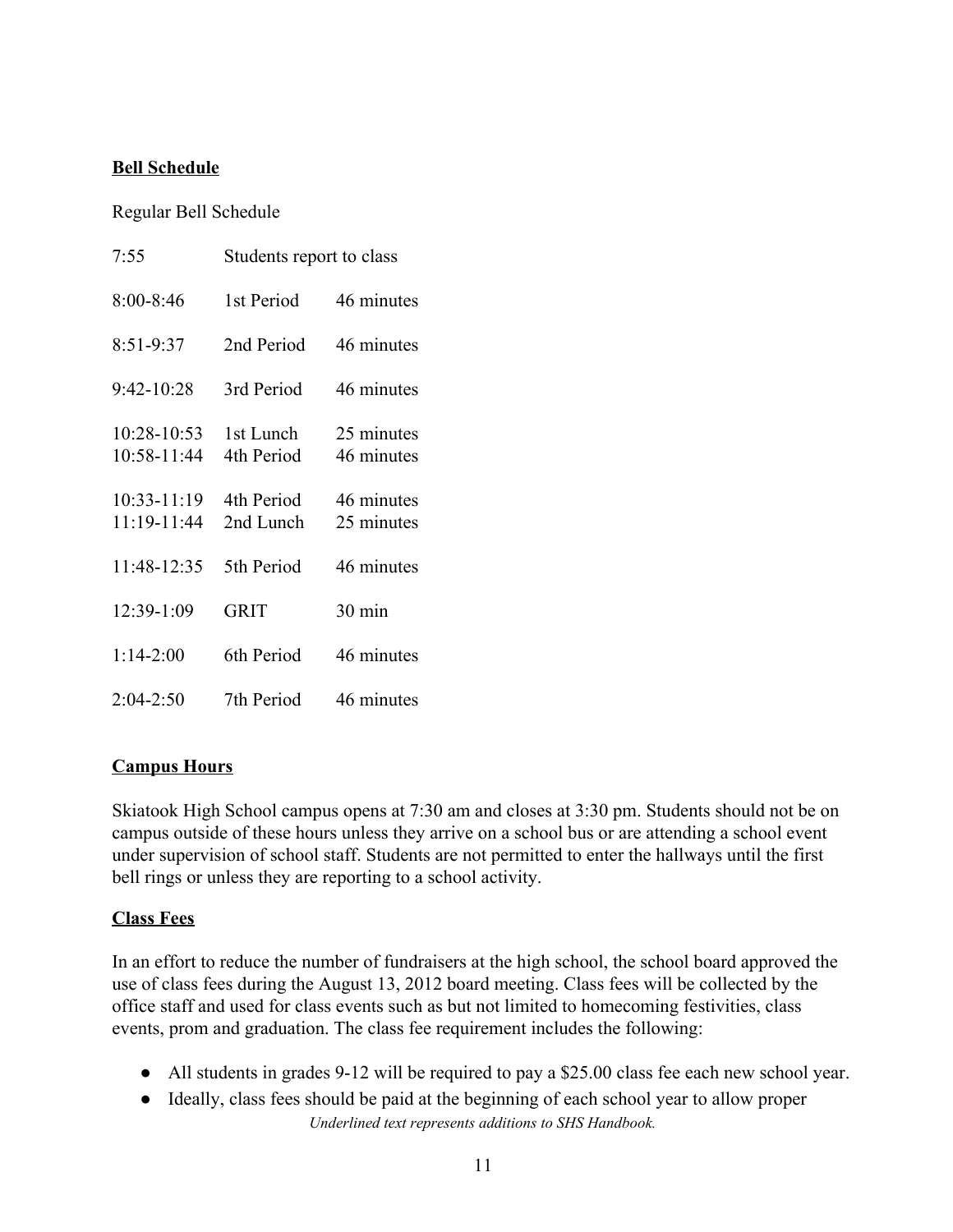financial planning for activities.

- Opportunities to pay class fees will be provided during the first of the year events and during office hours.
- Any student who does not have class fees updated by the end of the year will be placed on the debt list.
- Any senior who has one or more years of unpaid class fees or any other school debts may not be allowed to participate in senior activities unless the debt is paid in full.

### <span id="page-11-0"></span>**Closed Campus**

Skiatook High School campus is closed from the time a student arrives at school until school is dismissed. Once a student has arrived on school property, they may not leave campus or remain in restricted areas such as the parking lot, hallways, or other unsupervised spaces. Any student in restricted areas without permission will be in violation of the Closed Campus policy. School consequences may be assigned for violation of this policy.

Taking students off campus for lunch is strongly discouraged. Parents and legal guardians are welcome to eat lunch at school with the student and will be allowed to do so after checking in at the attendance office. Visitors other than authorized parents/guardians are not allowed. Due to time constraints, we will not accept deliveries of outside food or drink during the school day. Students returning from concurrent enrollment or Tulsa Tech are not allowed to bring outside food or drink to other students. Gold Card students or students traveling to or from concurrent or Tulsa Technology classes are the only exception to the closed campus policy.

### <span id="page-11-1"></span>**Co-Curricular Activities**

Skiatook High School offers numerous opportunities for students to be involved in co-curricular activities through various classes. Any student who is involved in one of these activities must maintain passing grades in all of their classes if they wish to be able to participate in an activity. In addition, any student who is involved in an activity that is sponsored by the Oklahoma Secondary Schools Activities Association (OSSAA) will be required to take a drug test before the school year begins. Drug tests must be taken through Skiatook Public School's provider which is DATL. Drug tests taken through other companies are not acceptable. OSSAA sponsored activities include:

- Band
- Choir
- Debate
- Competitive Drama
- Academic Team
- FFA/Agriculture Education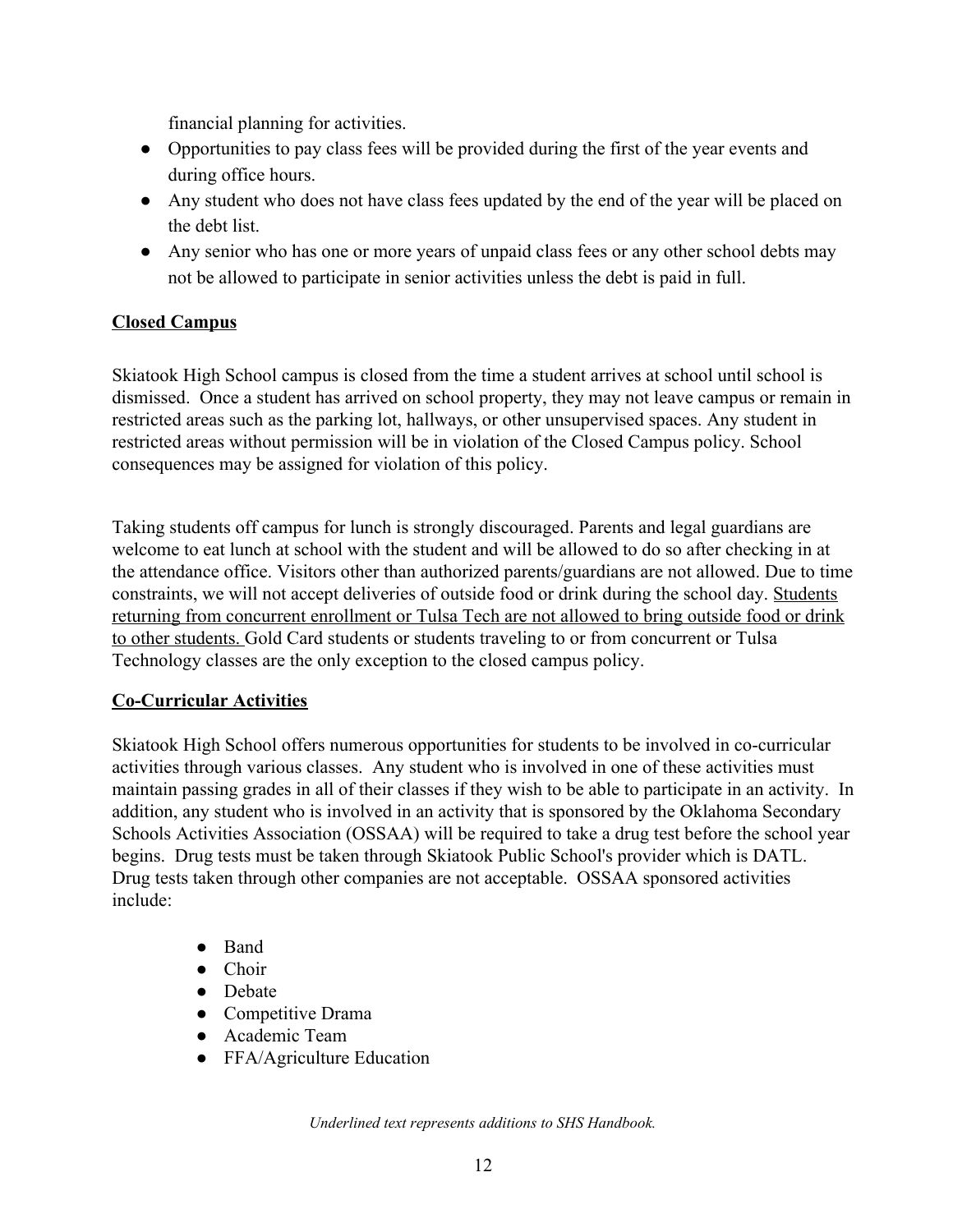### <span id="page-12-0"></span>**Co-Curricular Activities and Athletic Random Drug Testing Program.**

Drug testing for student participants will be based on a random selection. Skiatook Public Schools will determine a number of student names to be drawn at random to provide a urine sample for drug and/or alcohol use testing for alcohol and/or illegal or performance enhancing drugs. Random drug tests are administered by DATL staff.

# <span id="page-12-1"></span>**College Visits**

We encourage our students to visit and explore college or career tech campuses as they plan for their postsecondary transition. To support their planning, Juniors and Seniors are allowed three (3) individual college visit absences per school year. To use a college visit, students must provide documentation of their visit on the college letterhead with a representative signature. Students who participate in Skiatook High School sponsored visits or preview days will be charged a school activity absence instead of a college visit day.

### <span id="page-12-2"></span>**Concurrent Enrollment**

Concurrent enrollment allows qualified high school juniors and seniors to take up to 2 college courses per semester for college credit while completing high school requirements for graduation.

In order to enroll in a college course, high school students must be proficient in the area in which they wish to enroll. Proficiency is determined by ACT subject scores:

| <b>ACT Subject Test</b> | Pre-ACT/ACT Score | Course Eligibility                                 |
|-------------------------|-------------------|----------------------------------------------------|
| English                 | 19                | Eligible to enroll in any ENGL course              |
| Science                 | 19                | Eligible to enroll in any science reasoning course |
| Math                    | 19*               | Eligibility dependent on math course selected      |
| Reading                 | 19                | Eligible to enroll in any other collegiate course  |

PSAT NMSQT scores may also be used for concurrent enrollment. A student must earn a score of 510 in the reading/writing areas to enroll concurrently.

Students are responsible for registration, fees, books, and transportation. Concurrent enrollment courses shall not be scheduled to conflict with the student's schedule at Skiatook High School.

Steps required for Concurrent Enrollment

- 1. Take the PSAT, Pre ACT, or ACT and achieve scores necessary for enrollment
- 2. Meet with your high school counselor to discuss eligibility for concurrent enrollment
- 3. Complete required forms with your high school counselor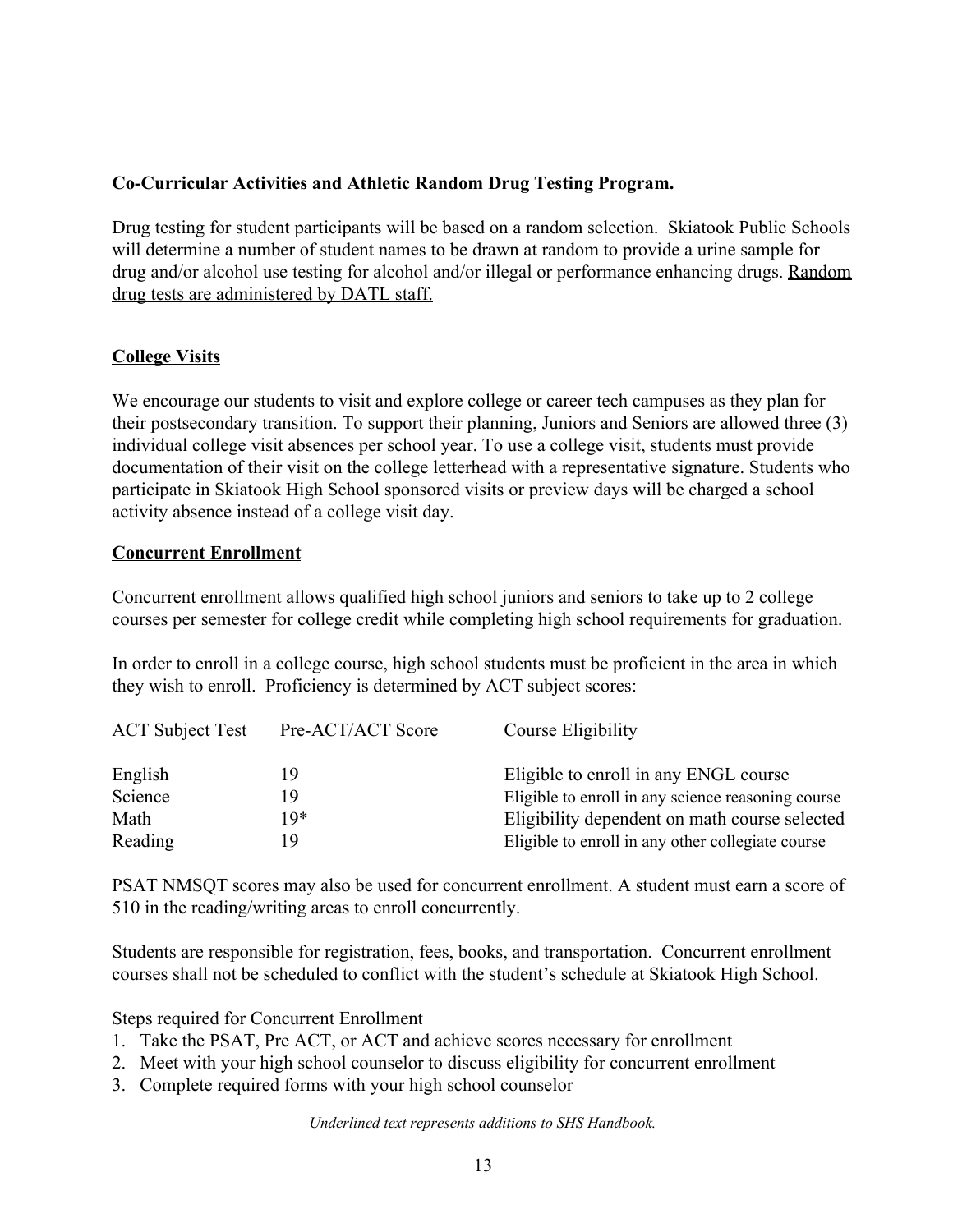- 4. Obtain signatures from principal and parent on the form
- 5. Take form and official transcript to TCC for face-to-face enrollment
- 6. Enroll and pay fees
- 7. Return proof of enrollment and SHS Concurrent Enrollment agreement signed by student and parent/guardian to your high school counselor
- <span id="page-13-0"></span>8. By Wednesday of each week, turn in a weekly required grade check for eligibility purposes

#### **Correspondence Courses**

Correspondence courses may only be taken for credit when approved by the principal or superintendent.

### <span id="page-13-1"></span>**Cardiopulmonary Resuscitation (CPR)**

Effective school year 2015-2016, House Bill 1378 CPR Training ACT requires all students in public schools, between ninth grade and graduation, shall receive instruction in cardiopulmonary resuscitation (CPR) and instructional awareness of the purpose of the automated external defibrillator (AED). Skiatook High School will use an approved instructional program and ensure that every student receives hands-on practice to support cognitive learning. A parent may request in writing that their student not be included in the instruction if they so desire.

#### <span id="page-13-2"></span>**Credits per Course**

Credit for a subject is granted after a student has satisfactorily completed the course requirements and has satisfied any obligations related to the instructional program. A one semester course contains .5 units toward graduation. Two semester courses contain 1 unit toward graduation.

#### <span id="page-13-3"></span>**Daily Announcements**

Daily announcements will include the Pledge of Allegiance and a moment of silence to pray, meditate, or reflect. Announcements will also be shared with students via student school email addresses and Google Classroom.

### **Eligibility**

Grades for eligibility are exported from Wengage Online GradeBook at 10:00 AM on the last day of each school week. Students who attend courses through concurrent enrollment or at Tulsa Technology Center are required to submit an instructor signed weekly grade check slip or official printed grades to the counseling office for verification of academic progress in those courses. Grade checks are due each Wednesday by 3:00. The first week a student has a failing grade in any class, they are on probation. Two consecutive weeks of a failing grade in any class results in ineligibility status for the student.

Students who are ineligible will not be permitted to represent Skiatook High School in any capacity including but not limited to OSSAA competitive events, school sponsored events, field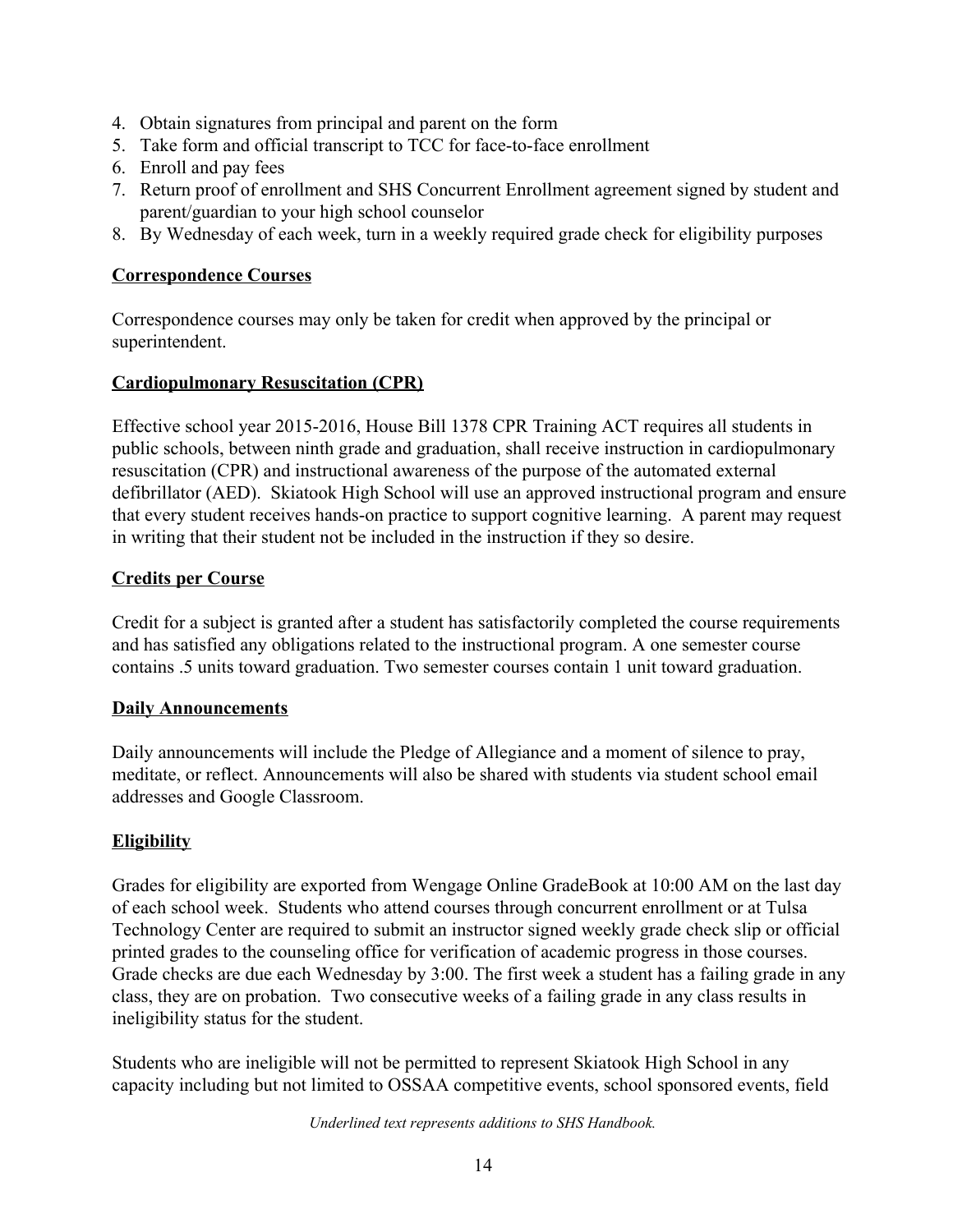trips, or homecoming festivities. Students who are ineligible in classes at Skiatook High School will not be allowed to participate in field trips through Tulsa Technology Center. Tulsa Technology Center permission slips will not be signed if a student is failing a Skiatook High School course.

In addition to academic requirements, students must also meet the following criteria to be considered eligible for activities:

- Be a resident of Skiatook School District or satisfy the transfer rule.
- Not be under any school assigned disciplinary action.
- Students must be in attendance at least half a school day to participate in activities which take place after regular school hours.
- To participate in school activities that take place during the school day, students must attend all classes before the activity begins. Students who appear on at least 80% of the eligibility reports during a semester, may be removed from athletics during the following semester unless the student passes the course.

### **Emergency Drills**

Drills for fire, tornado, and security violations will be conducted on a regular basis and according to state law. Students should read the rules and regulations for fire and severe weather drills posted in each classroom. Students intentionally breaking rules or regulations during emergency drills may receive disciplinary action.

### <span id="page-14-0"></span>**Fundraising**

School or non-school fundraising activities of any kind will not be permitted on campus without prior administrative approval.

### <span id="page-14-1"></span>**Gold Card Membership Incentive**

Oklahoma State Law requires high school students to take an ACT test and a stand alone Science test as part of the Oklahoma State Testing Program. In addition, students are required to take a state assessment in U.S. History during high school. To qualify as a Gold Card member students must meet the following requirements:

- Classified as a Senior
- Achieve a score of 300 or higher or proficient/advanced level in ELA and Math subject area on the state mandated April ACT
- Achieve proficient or higher level in the state Science **or** US History Grade 11 assessment

Gold Card members will be given the following privileges:

Off-campus lunch privileges every day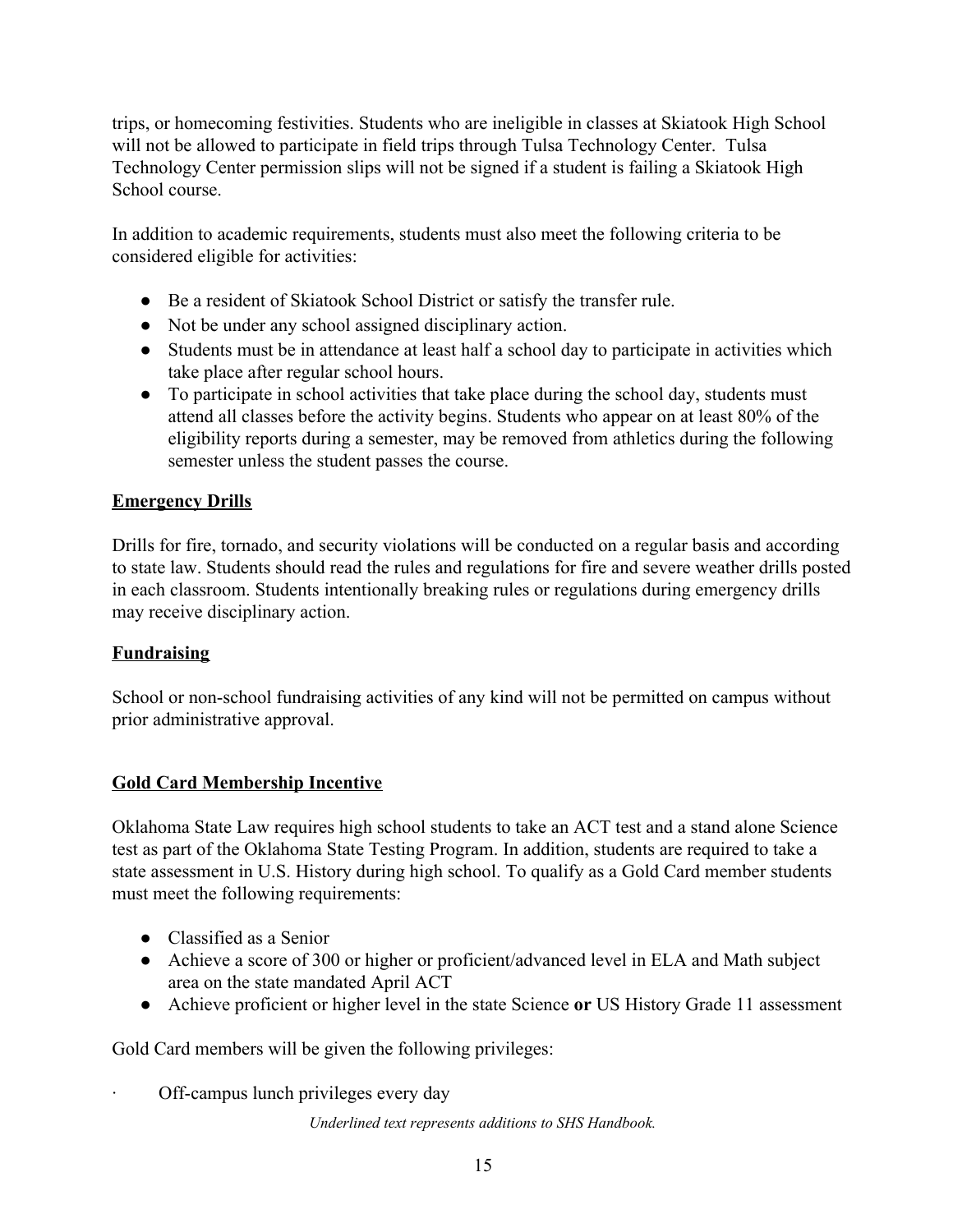- · 3 free-tardy excuses per year
- One extra hour absence used toward exemption status for final exams
- Special cord to wear at graduation for Gold Card member recognition

Qualifying students will be required to have a parent signed permission form on file in the attendance office in order to participate in off-campus privileges. Gold card privileges cannot be used until a student is in possession of their Gold Card. If off campus lunch privileges are abused, Gold Card Membership can be revoked.

#### <span id="page-15-0"></span>**Grades**

All teachers use the following point system for grading:

- A 90-100% B 80-89%  $C = 70-79%$  $D = 60-69%$
- $F = 0.59\%$

Grades are recorded as a cumulative total for the semester. Student progress can be monitored through the Wengage online gradebook, Google Classroom, or a parent may contact the teacher. Wengage passwords can be obtained through the high school attendance office.

#### **Grade Determination**

The number of credits completed by a student determines their grade classification. A student's grade determination will be set at the beginning of the fall semester and updated at the beginning of spring semester as needed.

| Sophomore | 6 credits                |
|-----------|--------------------------|
| Junior    | $12 \frac{1}{2}$ credits |
| Senior    | 18 credits               |

#### **Graduation Ceremonies Eligibility**

In order to participate in graduation ceremonies, a senior must have completed all required graduation plan credit requirements.

#### **Graduation Commencement Dress Code**

- School dress code must be followed
- Dresses and skirts must meet school dress code
- Slacks, dress pants, and dress shoes must be of dark color, preferably black or gray
- If wearing a dress shirt, ties are preferred
- No jeans
- No shorts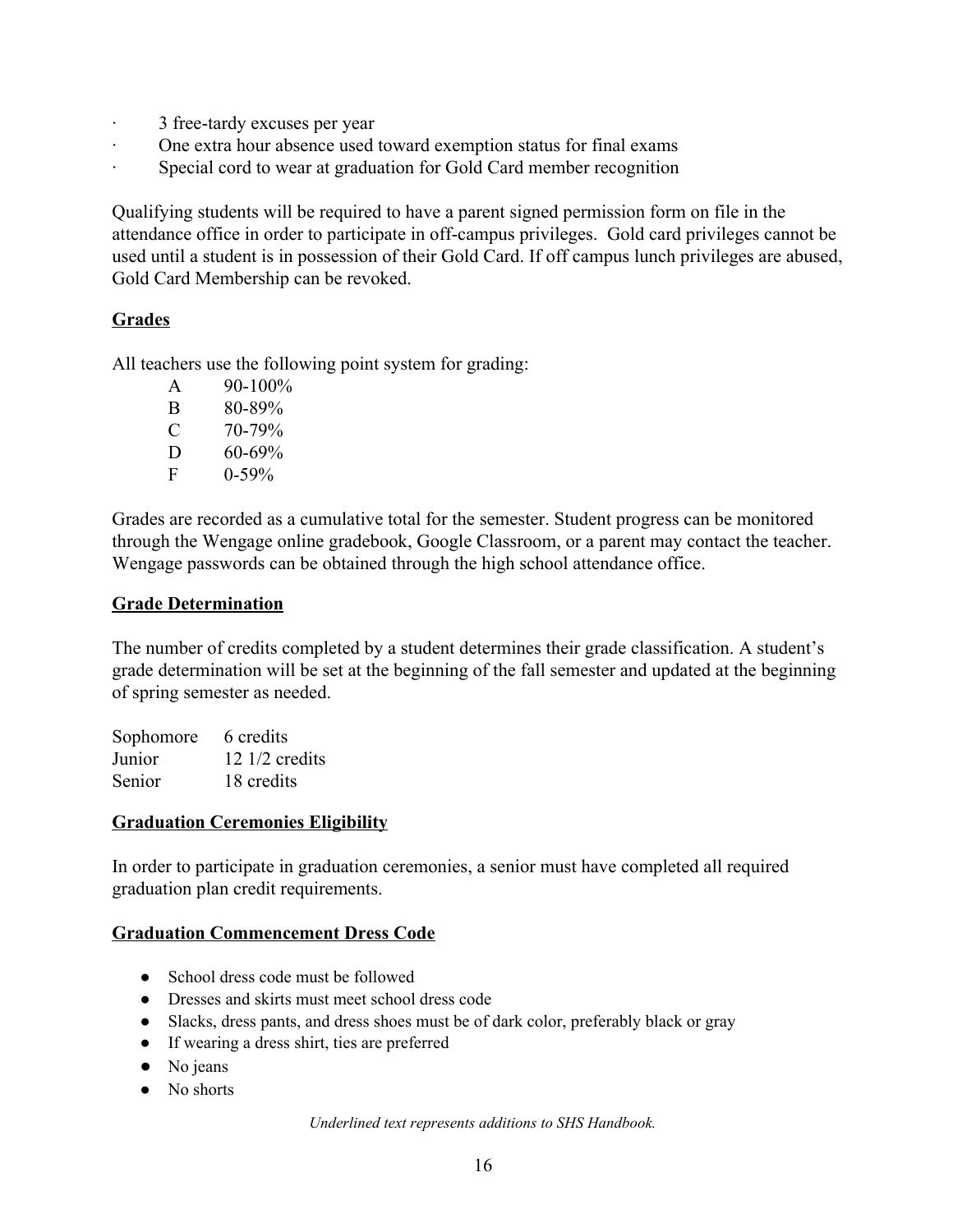- No tennis shoes
- No t-shirts
- Must wear school-approved cap and gown
- Students are not allowed to decorate graduation caps
- School approved medallions, honor stoles, and honor cords are allowed
- Tribal medallions, insignia, or honor medallions are allowed
- Permission must be sought and granted for any other modifications from graduation commencement dress code.

A senior in violation of the dress code will be removed and not allowed to participate in the graduation ceremony. If a student needs assistance meeting any of the dress code requirements, the student should contact class sponsors or site principal as soon as possible.

#### <span id="page-16-0"></span>**Graduate Honors Program**

Skiatook High School students who meet the following criteria will be classified and recognized as Graduates with Honors at their graduation ceremony:

- Minimum of 3.5 weighted GPA
- No grade lower than a "C" on high school transcript
- Minimum Composite Score of  $2\theta$  21 on ACT
- Completion of 3 Honors, Pre-AP, and/or other 4.5 GPA weighted classes.
- Minimum accumulation of 5 points in the Advanced Coursework Point System as explained below:
	- Completion of Advanced Placement full year course including corresponding AP  $exam = 2$  Points
	- Completion of Concurrent Enrollment semester course = 1 Point

### <span id="page-16-1"></span>**Graduation Plans**

Skiatook High School offers two established graduation plans. The College Prep/Work Ready plan prepares students to transition to college or other continuing education settings as well as be workforce ready. The Core Curriculum Graduation Plan prepares students for other opportunities after high school. Each plan contains specific credit requirements as set by the Oklahoma State Department of Education. If successfully completed, both plans result in the issuing of a standard Skiatook High School diploma.

25 credits are needed to be eligible for a diploma. Career Tech and concurrent students are allowed to graduate with 24 credits for one year of program completion and 23 credits for two years of program completion.

A student is automatically placed on the College Prep Graduation curriculum unless the student opts for the Core Curriculum Program instead. If so, a parent or guardian must sign a letter with a school counselor agreeing to the curriculum change. Students placed on the Core Curriculum Graduation Program, however, do not qualify for the Oklahoma Promise (OHLAP) Scholarship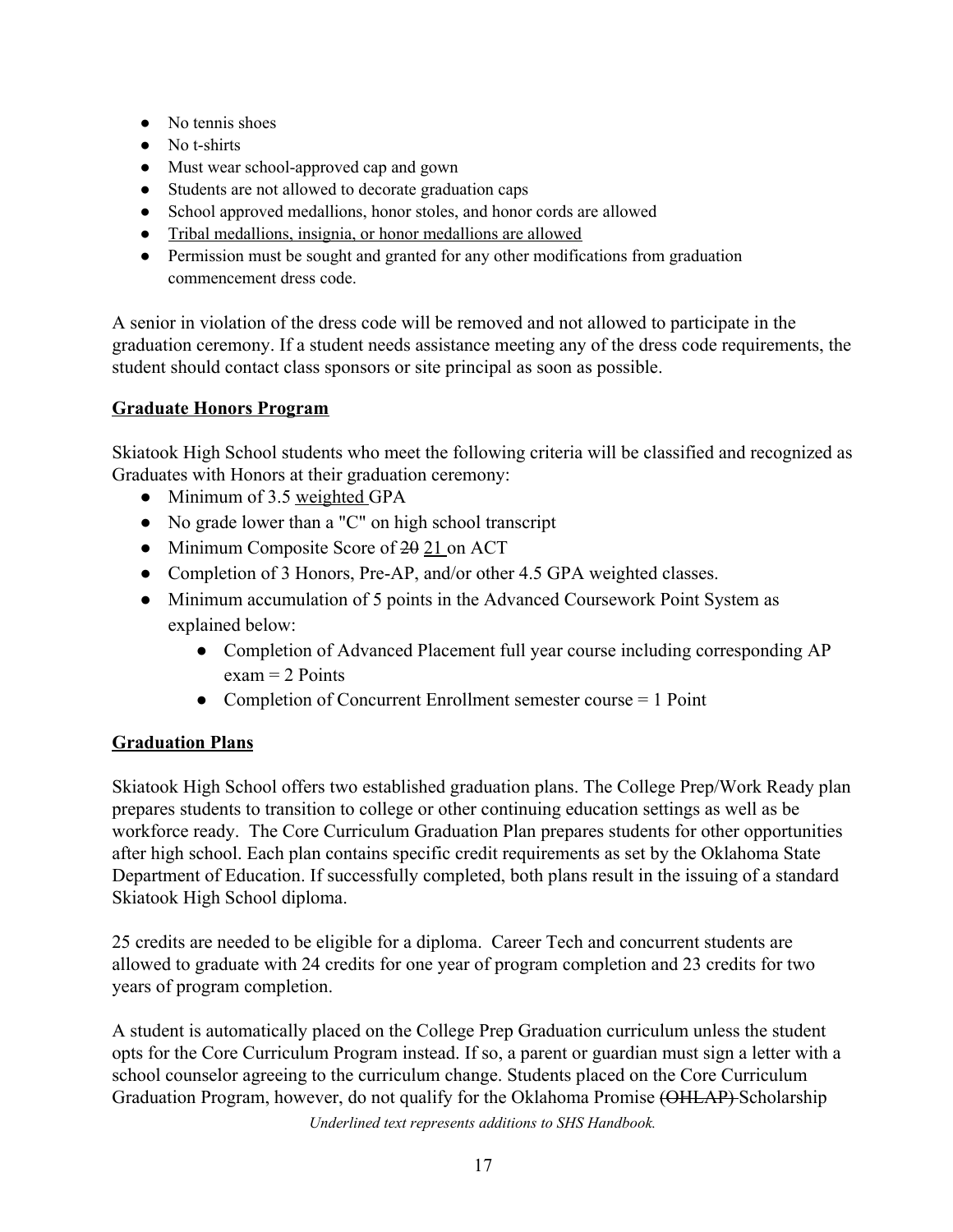#### opportunity.

It is suggested that students meet with the school counselor on a regular basis to discuss requirements for coursework and completion of graduation requirements. Credit checks are completed by school counselors at the end of each semester to monitor a student's progress towards meeting graduation requirements.

#### <span id="page-17-0"></span>**GRIT Time**

GRIT stands for Growth Requires Intense Teamwork. Students who are in need of remediation, enrichment, or other types of academic assistance will be identified by their teachers and required to attend GRIT sessions. Missing GRIT time could affect a student's success and should be attended on a regular basis. Students who intentionally miss GRIT time sessions may be assigned tutoring outside of school time, detention, or other office assigned discipline.

#### <span id="page-17-1"></span>**Homecoming and Prom Dress Code**

The following guidelines apply to Prom and Homecoming attire, including both those worn in homecoming pep assemblies and official homecoming ceremony. Further explanation of this dress code is available on the Skiatook Public Schools website. Students out of dress code risk not being allowed to participate in Homecoming and Prom events. Prom ticket refunds will not be issued to students refused admittance to the prom due to dress code violations.

- Formal wear is preferred for homecoming and prom events.
- Shirts must be worn with suit or tuxedo jackets.
- Dress necklines must not be lower than five inches from the base of the neck.
- Dresses may be backless but cannot be cut below the navel.
- Two piece dresses are allowed as long as midriff exposure is no more than three inches.
- Any fabric added to a dress in an attempt to meet dress code must be solid, not see through. Fabric must be permanently attached to the dress.
- No pinning will be allowed as an alteration for a dress if without the pin the dress does not meet dress code.
- Dresses may not have a slit that exceeds six inches from the knee.
- Dresses may not be any shorter than six inches above the knee.
- No cover-ups will be allowed over dresses that do not meet dress code.

#### **Honor Roll**

The purpose of the Honor Roll is to recognize students who excel in academics. Two honor rolls are published at the end of each semester:

• Superintendent's Honor Roll: recognizes students earning all A's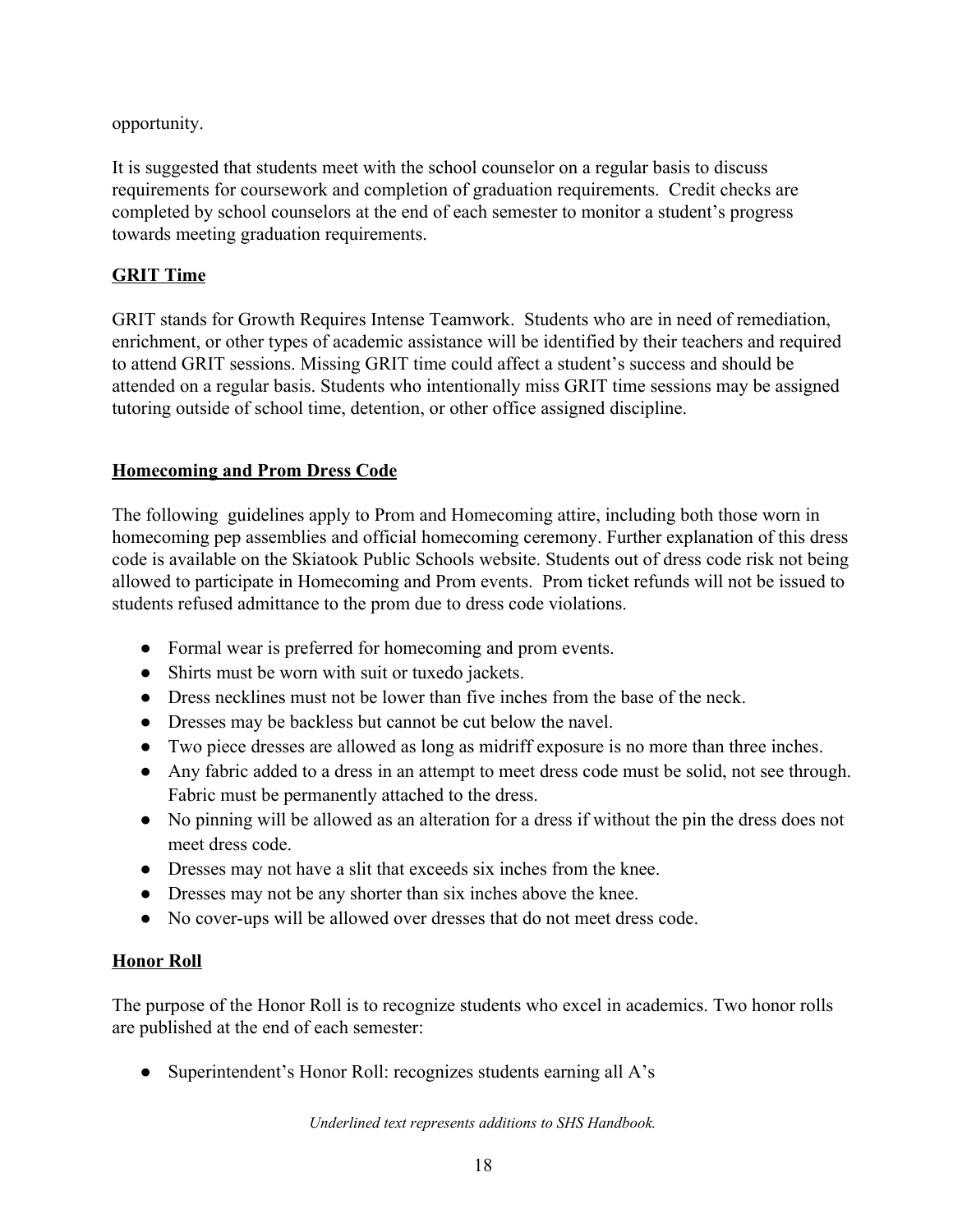<span id="page-18-0"></span>● Principal's Honor Roll: recognizes students earning A's and B's

### **Honor Societies**

The Skiatook Public School system is committed to academic excellence. Every attempt is made to reward outstanding academic performance. The following honor societies are one way that academic success is acknowledged.

# **National Honor Society**

Students may become members of the National Honor Society after the first semester of their sophomore year if they meet the requirements of membership. These students should have a cumulative minimum 3.5 GPA based on a 4.0 scale, inclusive of the 9th grade year. The student must be taking specified classes and must complete the NHS required paperwork in a timely manner. Leadership, scholarship, character, and service are all considered in the selection of NHS members. The final decision regarding membership of qualified candidates is determined by a majority vote of the faculty council. Membership in the National Honor Society is a privilege and not a right.

### **Oklahoma High School Honor Society**

A student in grades 10-12 whose grade point average is in the top ten percent of the total enrollment may be eligible for this honor. The grades used for determining a student's grade average are the semester grades of the second semester of the preceding year and the first semester of the current year.

# **Lockers**

Students will be assigned a locker upon request. Lockers are school property; therefore, a student has no right to privacy in the contents of the locker.

Locker rules are the following:

- Lockers are not to be banged or kicked. The student will pay for damages beyond normal wear and tear.
- Signs and stickers should not be put on lockers, inside or outside, without permission from the principal.
- Students are strongly encouraged to purchase personal locks for school lockers. The school will not be responsible to search for stolen or lost items. When a student places a lock on his/her locker, he/she must provide the register's office with the combination or a copy of the key.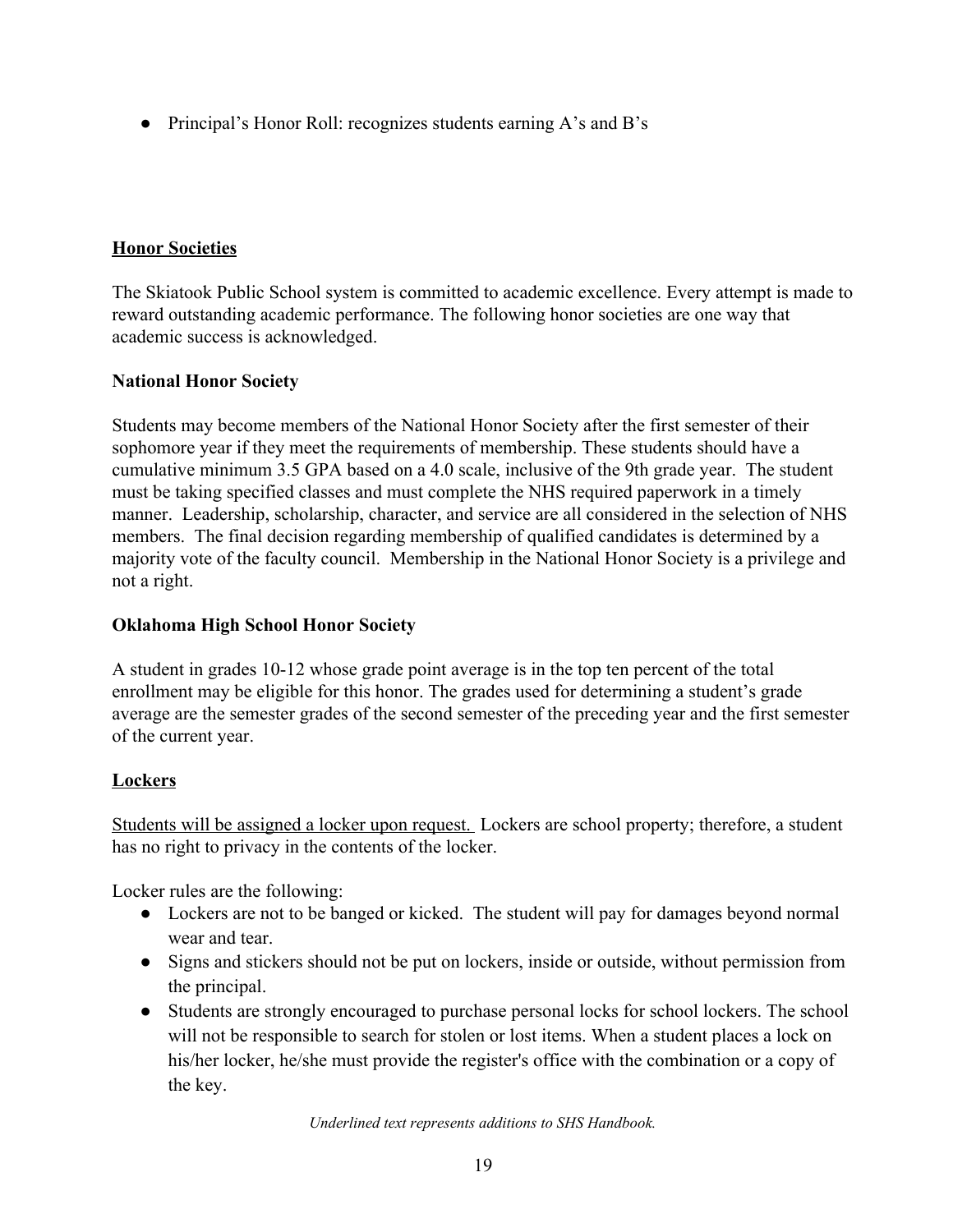● Students should not share lockers. Each student is responsible for the contents of the locker.

### <span id="page-19-0"></span>**Make-up Work due to Explained Absences**

A student with explained absences has the same number of days to make up work as the number of days absent. Assignments due on the date of the absence are due upon return to school. Receiving assignments and make-up tests is at the discretion of the teacher and may be administered before school, during the lunch period, or after school upon the student's return by arrangement with the teacher. A long-term class project assigned previously must be turned in on or before the due date.

Parents can request work for ill students on the 3rd day of absence. Teachers should be given 24 hours' notice and work can be picked up in the attendance office. Any exceptions must be approved by the site principal.

#### <span id="page-19-1"></span>**Middle School Courses Taken for High School Credit**

Middle school courses taken for high school credit are given as percentage grades, will be recorded on the student's high school transcript, and are not weighted.

#### <span id="page-19-2"></span>**NCAA Eligibility Center**

Any student considering playing college athletics must register with the NCAA Eligibility Center. It is recommended that students sign up by the end of their sophomore year. Registration fees do apply. Complete details can be found at

https://web1.ncaa.org/eligiblitycenter/student/index\_student.html

### <span id="page-19-3"></span>**Oklahoma's Promise**

Skiatook Schools complies with S.B.156, which calls for Oklahoma's Promise designated to provide access to post-secondary education opportunities for students with financial need who have demonstrated a commitment to academic success in high school. Eligible students must apply before the end of their sophomore year in order to qualify. Students can register for the program at http://www.okhighered.org/okpromise or obtain a paper application in the high school counseling office. In addition to specific course requirements and grade point average, students must refrain from substance abuse during high school.

#### <span id="page-19-4"></span>**Online Course Offerings**

Skiatook High School offers students the option of enrolling in supplemental online classes. An application must be completed and returned along with the \$150 enrollment fee. Students who enroll in supplemental online classes are required to complete the same number of hours of instruction as in a traditional course and must take all quizzes and tests in a controlled setting on-site. Skiatook Public Schools currently uses Edgenuity, an online curriculum supported by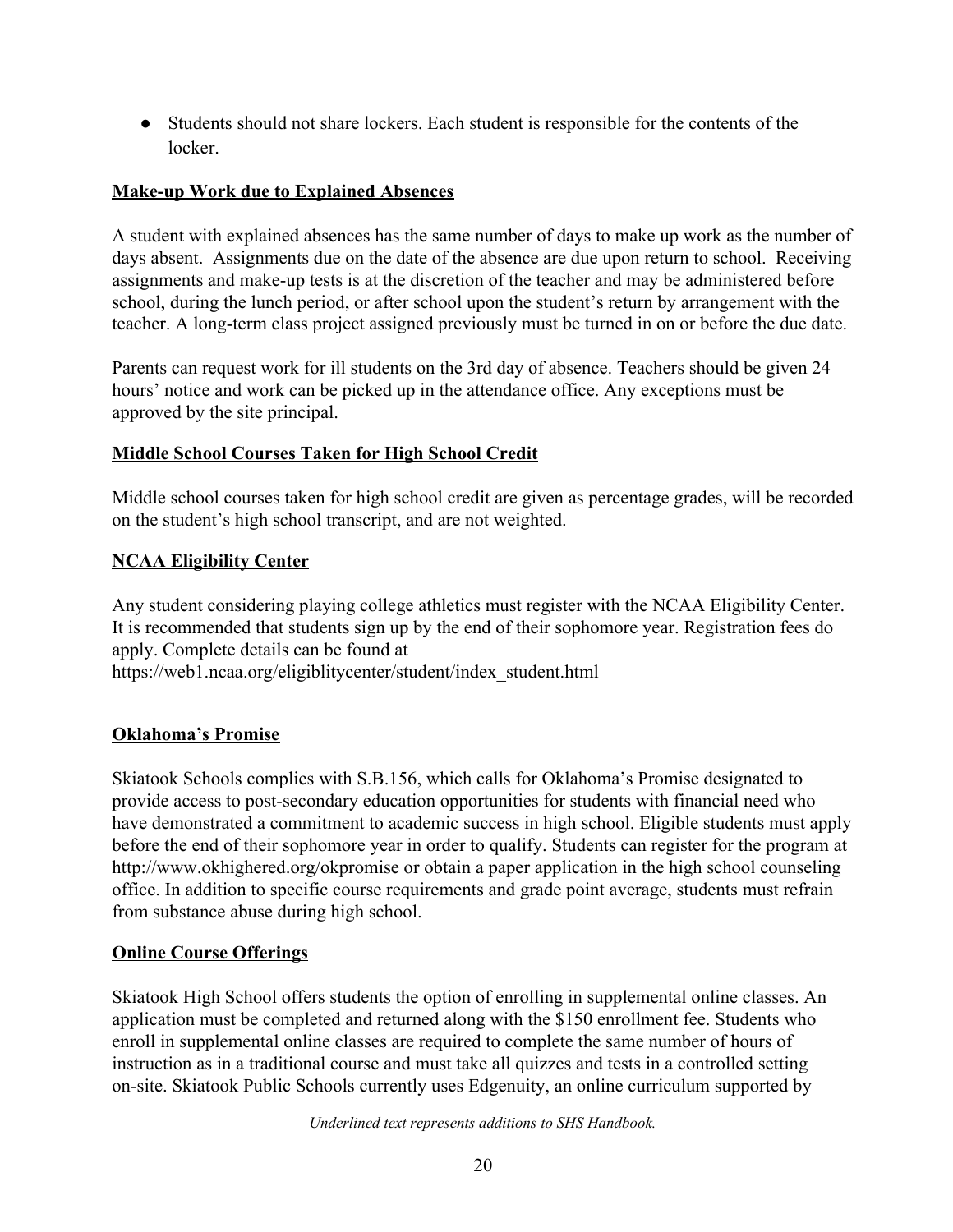certified teachers. Edgenuity classes do not qualify as courses accepted by the NCAA Eligibility Center.

# **Passes**

A student is not allowed to leave during class without teacher permission and only if absolutely necessary. If a student receives permission from a teacher to leave class, the following stipulations apply:

- Student must obtain a hall pass from the teacher
- Student can only go to the area to which they have permission
- Student should return quickly to class

# <span id="page-20-0"></span>**Personal Financial Literacy**

Per state mandate, students must complete personal financial literacy standards before graduation. Skiatook High School offers personal financial literacy as a semester course or an online version can be used when a scheduling conflict arises.

### <span id="page-20-1"></span>**Proficiency Examinations and Guidelines**

Skiatook Public Schools utilizes Edgenuity Semester Prescriptive Tests to determine proficiency. The High School Counseling Office will facilitate the proficiency testing. Students must register to test in the High School Counseling Office prior to the administration of the test. Students can only test one time per subject on the testing day. The testing environment is a secure area where unapproved electronic devices are not allowed. Accessing unapproved electronic devices may result in automatic failure of the test.

Proficiency Examination Scores can be applied to a student's transcript under the following policies:

1) Proficiency-based Promotion Testing Program

Skiatook Public Schools uses the Proficiency-based Promotion Testing Program for grade/subject advancement. To test out of a course in advance, the score on the proficiency exam must be 90% or above. Students determined proficient will be given a Pass (P) on the official transcript. Students cannot test out of English IV.

2) Enrollment of Students from Non-Accredited Private Schools and Home School Environments

Skiatook Public Schools policy requires that the achievement level of a student transferring from non-accredited private schools or homeschool environments be placed at the appropriate grade level based on evaluation. A student seeking admission from a non-accredited private school or home school should contact Skiatook Public Schools three weeks before enrollment to schedule an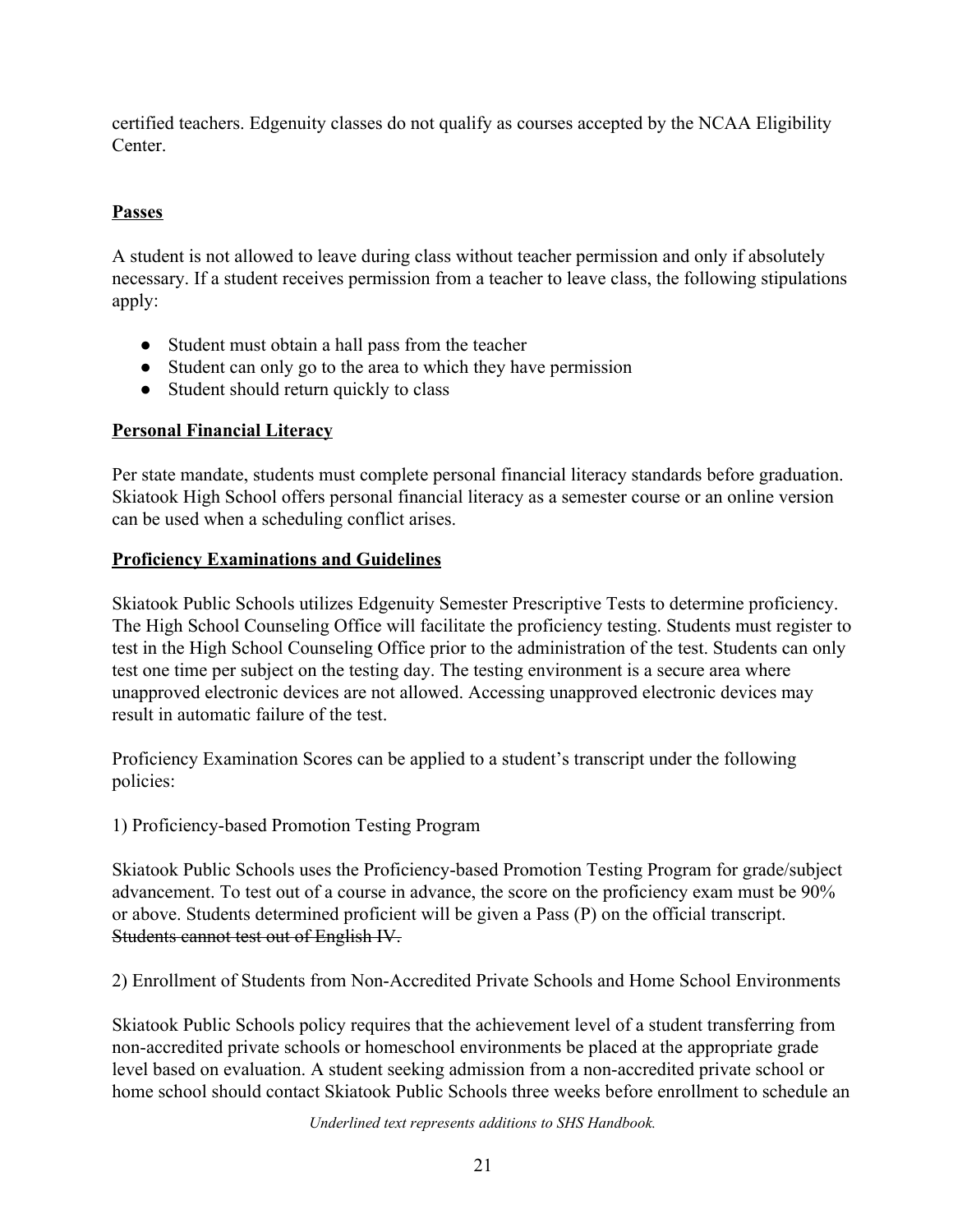evaluation. An evaluation will be scheduled at the principal's discretion after receipt of required school records. A student is required to score 70% or above on the proficiency exam in order to earn high school credit. The student will receive the corresponding letter grade from the proficiency exam on the official transcript.

3) Proficiency-based Testing for Credit Recovery

A student seeking to recover credit for a failed class must score at least 60% on a proficiency exam. The student recovering the credit will have a Pass (P) placed on the official transcript. The original failing grade will remain on the student's transcript and be figured into the student's grade point average.

### <span id="page-21-0"></span>**Proficiency Testing Dates**

Students can complete a proficiency examination on the three (3) testing dates below:

- 1) Five (5) business days prior to the first day of school.
- 2) Five (5) school days after the first day of the second semester.
- 3) Five (5) business days after the last day of school.

If required, students may be administered proficiency tests upon enrollment from a non-accredited school to determine course placement.

#### **Progress Reports**

Progress reports for all students are provided to students every six weeks. Dates for progress reports can be found listed on the calendar in the student handbook. Grades are also available in the Wengage portal.

#### **Prom Guests**

Skiatook High School does allow students to bring guests who are not enrolled at Skiatook High School. In order to protect the integrity of the event, guests must complete a guest form and acquire site principal approval before attending the event. Guest forms can be obtained from junior class sponsors. Guests must meet the below criteria to be approved:

- Prom guests who are not currently Skiatook High School students must be at least high school age but no older than 20 years of age.
- If enrolled in another school district, guests must be in good standing in regards to attendance and discipline to be approved. Signature from the school administrator is required on guest form.
- If guests most recently attended Skiatook High School, they must have withdrawn or exited in good standing in regards to attendance and discipline to be approved.
- Guests who do not currently attend school must obtain a parent/guardian signature on guest form to attend.
- Prom guests who are not currently Skiatook High School students must show identification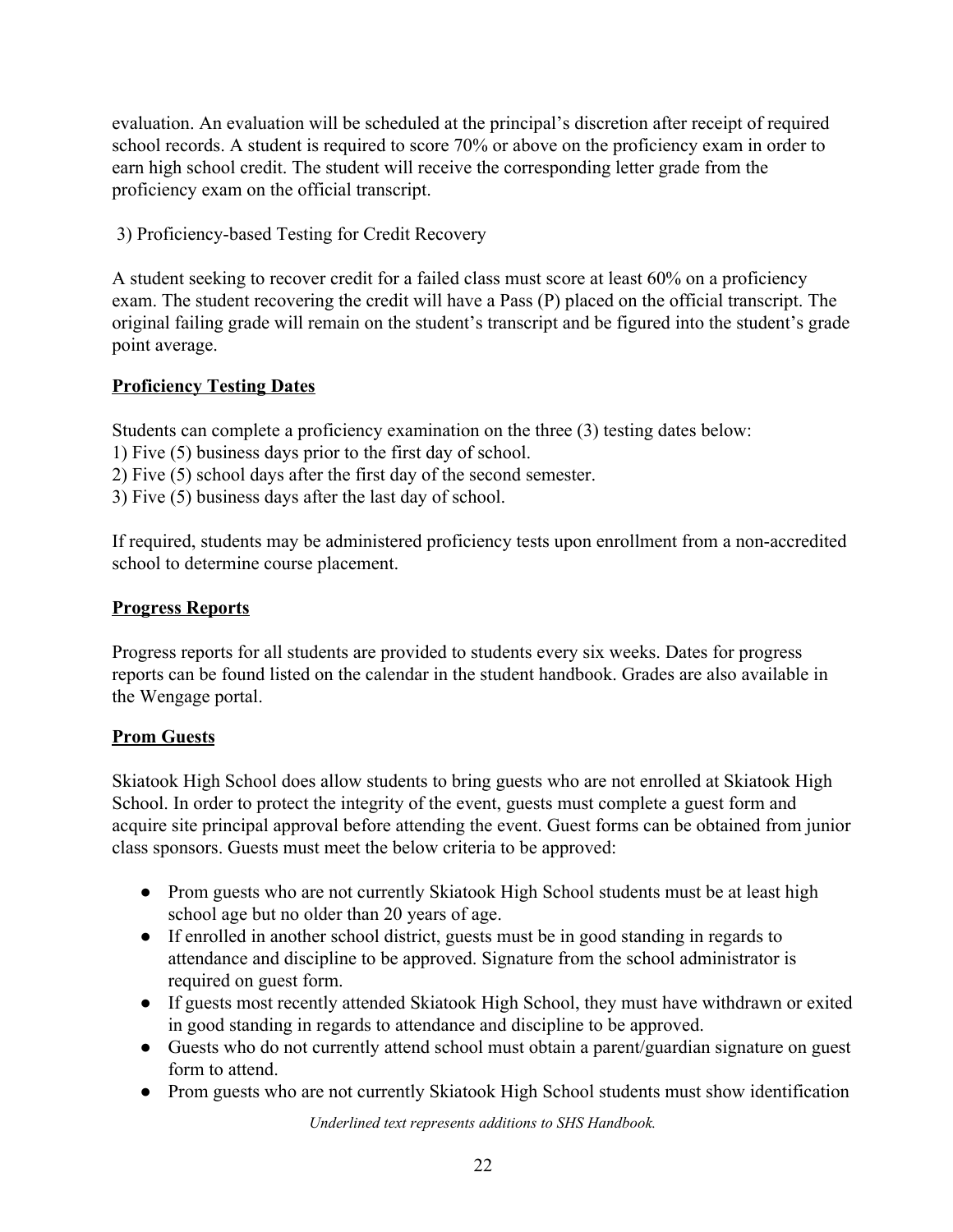to enter.

- Prom guests must enter prom with current Skiatook High School students of which they are a guest.
- Completed guest forms must be signed and approved by the site principal before purchasing tickets from junior class sponsors.

# **Prom Ticket Sales**

Junior class sponsors will coordinate the sale of prom tickets each year. Tickets can only be purchased by Skiatook High School junior and senior students. All Skiatook High School students attending prom must be current on class fees to purchase a ticket.

- Prom tickets will be initially priced at \$30.00 until February 1st.
- After February  $1<sup>st</sup>$ , prom tickets will increase to \$60.
- Due to the nature of vendor deadlines and additional charges for late orders, prom tickets purchased the week of prom will be \$100.
- Guest tickets will remain at the original \$30 price for the duration of prom ticket sales.

# <span id="page-22-0"></span>**Reading Proficiency Test**

A student attempting to obtain an Oklahoma driver's permit must score basic or above on the Oklahoma State Testing Program 8<sup>th</sup> grade reading test. Reading proficiency tests are offered to students who need to retest. The Reading proficiency tests are offered four times per school year. Registration for the test can be completed in the high school counseling office.

### <span id="page-22-1"></span>**Requests for School Documents**

It is recommended that a 24-hour notice be given to receive school records such as a transcript or driver's license letter in order to keep your wait time to a minimum; however, every effort will be made to accommodate the request as soon as possible. The requests can be made by visiting the counseling office or calling 918-396-1790, ext 2407.

### <span id="page-22-2"></span>**Schedule Changes**

Once courses are selected, adjustments will be made on a limited basis and are final after two weeks of the new semester. The principal's approval is required for any change.

Schedules may be adjusted if any of the following criteria applies and space is available:

- Incomplete schedule or error
- Prerequisite for course has not been completed
- Course is out of sequence
- Acceptance to special program such as Tulsa Technology Center
- Enrollment in a more challenging course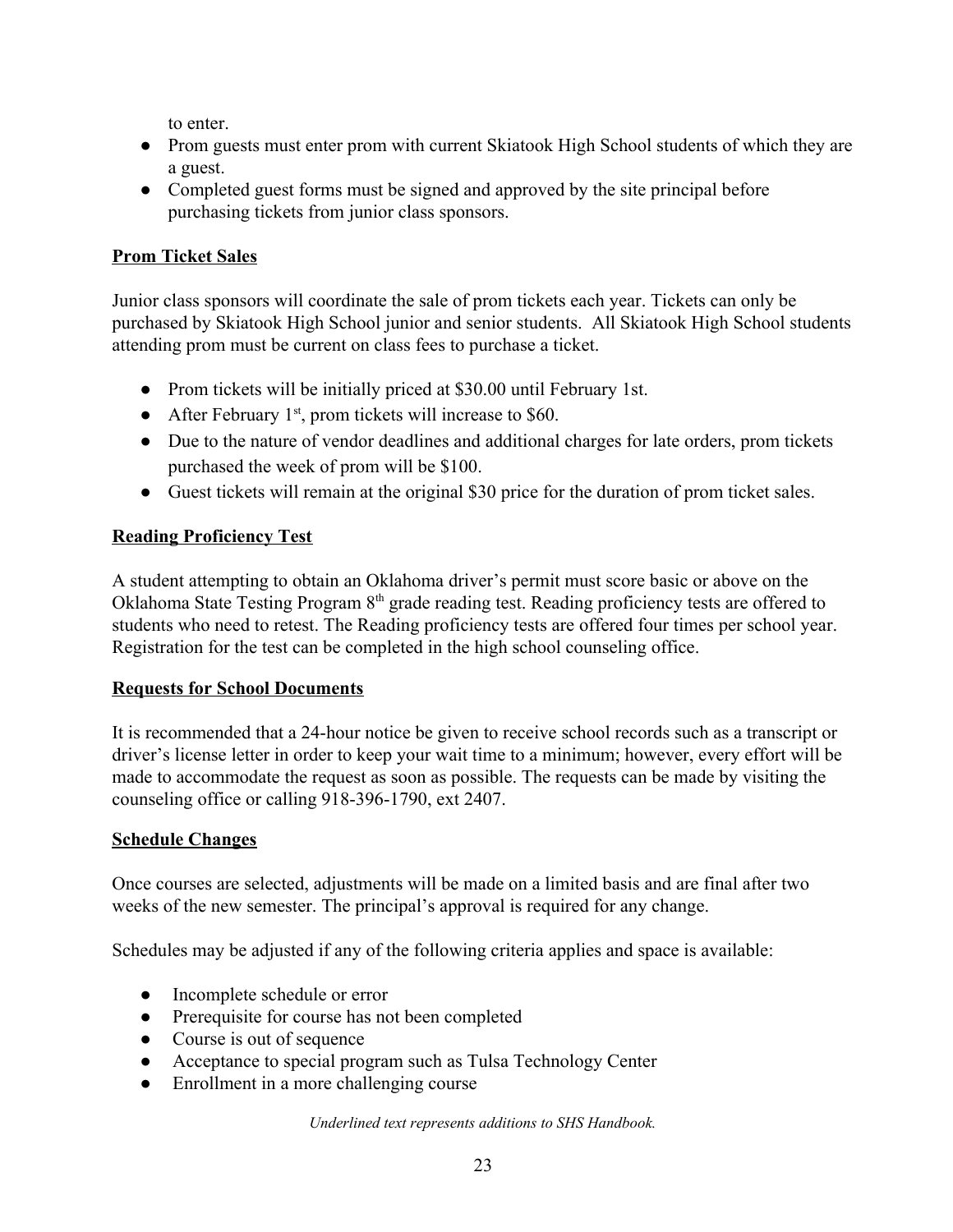• Change in graduation plan

Schedules will not be adjusted for the following conditions:

- Preference for a different teacher
- Preference for a different period, lunch period, or semester
- Preference to be with friends in class
- Change of mind about taking the course
- Failing or poor grades in course

#### **School Counseling Services**

School Counseling services are available for every student. These services include but are not limited to:

- Post Secondary Planning
- Career information
- Interpretation of Test Scores
- Academic Assistance
- Student Advocacy
- Individual counseling
- ICAP development and guidance

Students and parents are encouraged to meet with school counselors for assistance. Appointments with school counselors can be made by calling the Skiatook High School Counseling office.

#### <span id="page-23-0"></span>**Science Credit through Agricultural Education Courses**

One unit of science, *with the exception of a lab science,* may be waived for four consecutive years of Agriculture courses. A student must take the following classes within the Agriculture Science department to qualify.

| 9th  | Agriculture I   |
|------|-----------------|
| 10th | Agriculture II  |
| 11th | Agriculture III |
| 12th | Agriculture IV  |

#### <span id="page-23-1"></span>Semester Tests

The semester test schedule is announced approximately one month prior to the tests. Semester tests are usually given on the last two days of each semester. Teachers are required to administer semester tests.

- Semester tests are mandatory unless exemption status has been granted.
- No semester exam will be given early.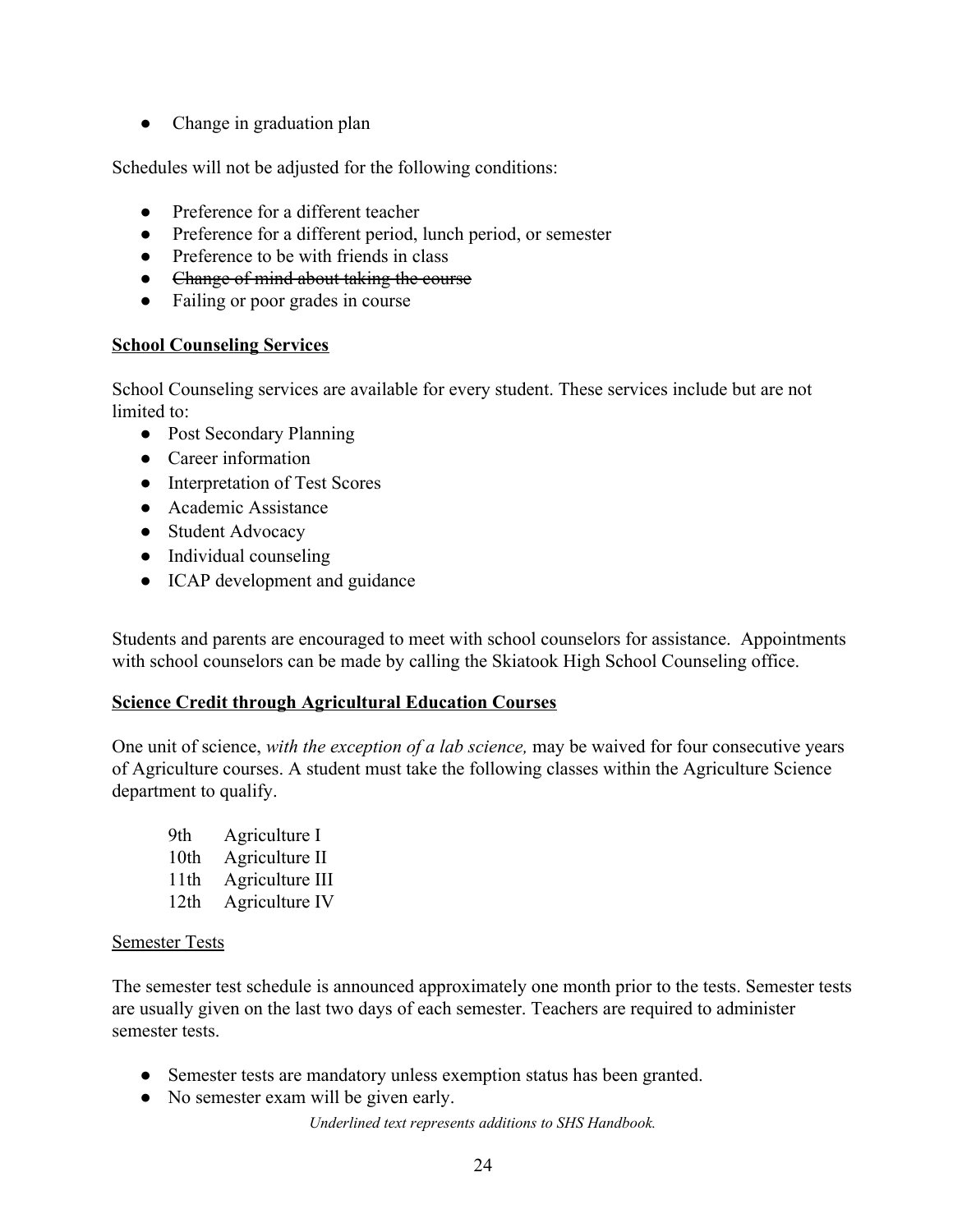● If a student is absent on a semester test day, they must make arrangements with individual teachers to make up that test. Exams will be made up before or after regular school hours.

#### <span id="page-24-0"></span>**Semester Test Exemption Policy**

Skiatook High School students have the opportunity to earn exemption status from semester tests. All students will take semester tests at the end of the fall semester. Exemption status will only be offered for the spring semester.

Exemptions for final exams are based on attendance, grades, and discipline records. All explained and unexplained absences count towards semester test exemption status. Activity absences are the only absences that will not affect semester test exemption status.

Students must meet the following criteria to qualify for exemption status:

- A student must have an "A" average with no more than 5 absences per semester or a "B" average with no more than 4 absences per semester.
- Students who have been suspended out of school at any time during the school year will not qualify to be exempt.
- Students who have been assigned In-School Placement at any time during the school year will not qualify to be exempt.

To confirm exemption status, students must have completed the following steps:

- Using the provided exemption form, students must obtain signatures from teachers.
- Obtain parent signature on the exemption form.
- Provide exemption form to administrators for official check of grades, attendance, and discipline record. Administrators will designate a time during the school day for students to complete this checkpoint.
- If criteria is met, students will be issued exemption status.
- Students are not considered exempt and will be required to take semester tests if they do not complete this process.

If an exempt student chooses to attend school on semester exam day, they must attend assigned classes. Students who are disruptive on test days may lose exemption status.

Classes will not be interrupted during testing by school staff. Students will not be called out of class to leave once the testing period begins.

#### **Senior Assembly**

Seniors are awarded and recognized for achievements and scholarships during senior assembly. Students are highly encouraged to notify their school counselor of any scholarship awards, Career Tech honors, or community awards they have received. All students will be recognized for the honor roll during the Skiatook Public Schools Support Foundation awards assembly conducted *Underlined text represents additions to SHS Handbook.*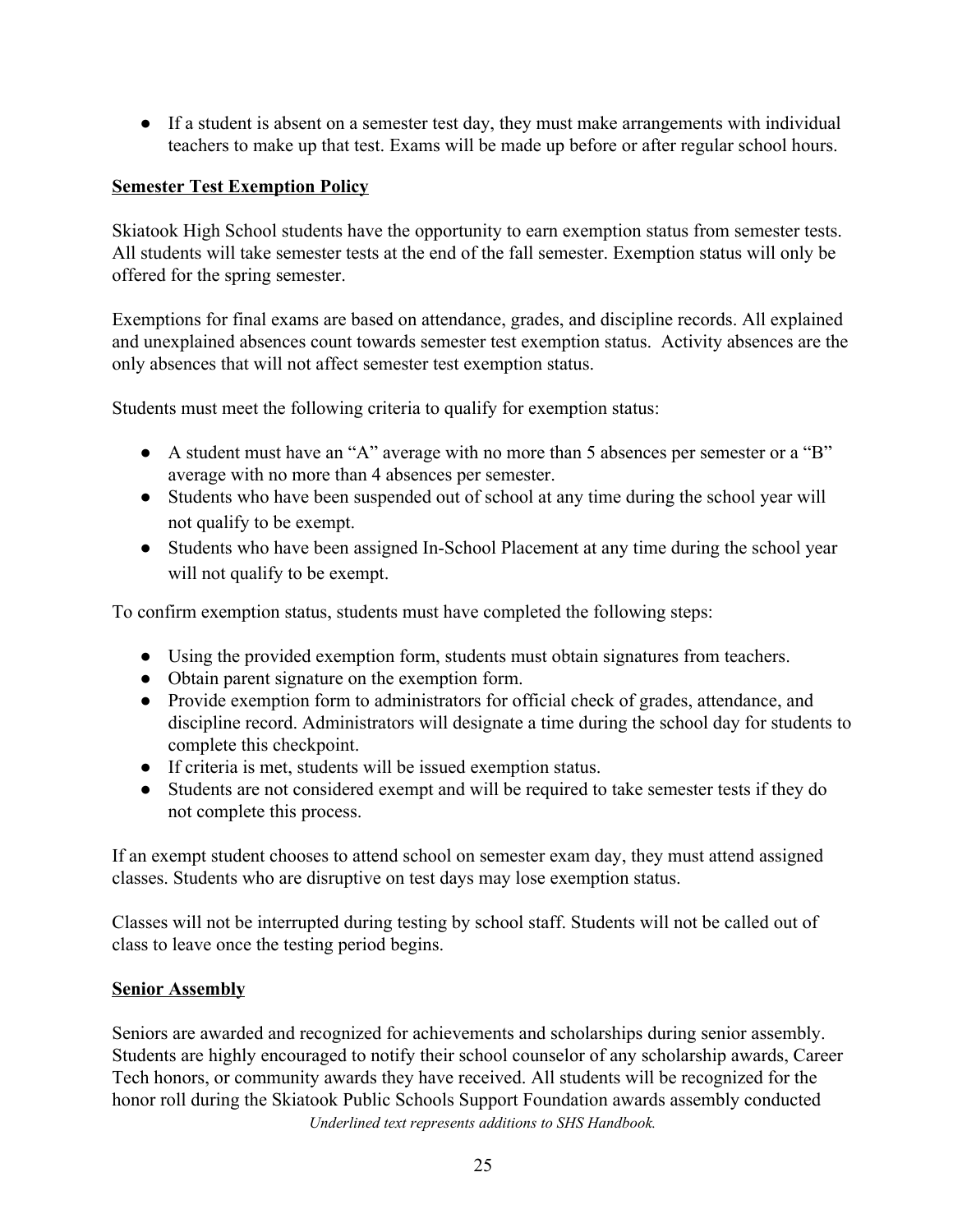<span id="page-25-0"></span>each spring to acknowledge achievements.

#### **Senior Rings**

Sophomores may order senior rings. Class rings may be purchased through any vendor.

#### **State Mandated Grade Level Assessments**

Per state law, all Junior students are required to take an ACT test during the stated designated spring testing window. Junior students are also required to take a Grade 11 Science and US History test.

#### **Student Parking Regulations**

Skiatook High School students are required to purchase and display a parking permit on any vehicle that will be parked in school maintained parking lots. The guidelines below must be followed in regards to student parking privileges:

- Students will be issued parking decals at a cost of \$10.00
- If needed, students can purchase a replacement parking decal for \$5.00
- A parking permit must be displayed on the vehicle's windshield.
- Parking is strictly limited to the student parking area on the east side of campus.
- A student must be licensed and insured to operate a vehicle on school grounds. The school is not responsible for the automobile or its' contents.
- A student may not loiter in a parking area or in a vehicle before or after school.
- A student may not return to a vehicle during the school day without permission from an administrator.
- The speed limit is 15 mph in the school parking lot.
- Students should not move vehicles during the school day for any reason without permission.
- A student must park in a parking space
- Students may not drive in the bus lane.
- Students who violate parking regulations may receive a parking lot violation which includes the following options:

Parking violation—\$10 or 10 days off campus Improper driving—\$20 or 20 days off campus No Parking Permit—\$10 + permit purchase

Continued driving or parking violations could result in removal of on campus driving privileges and/or law enforcement involvement.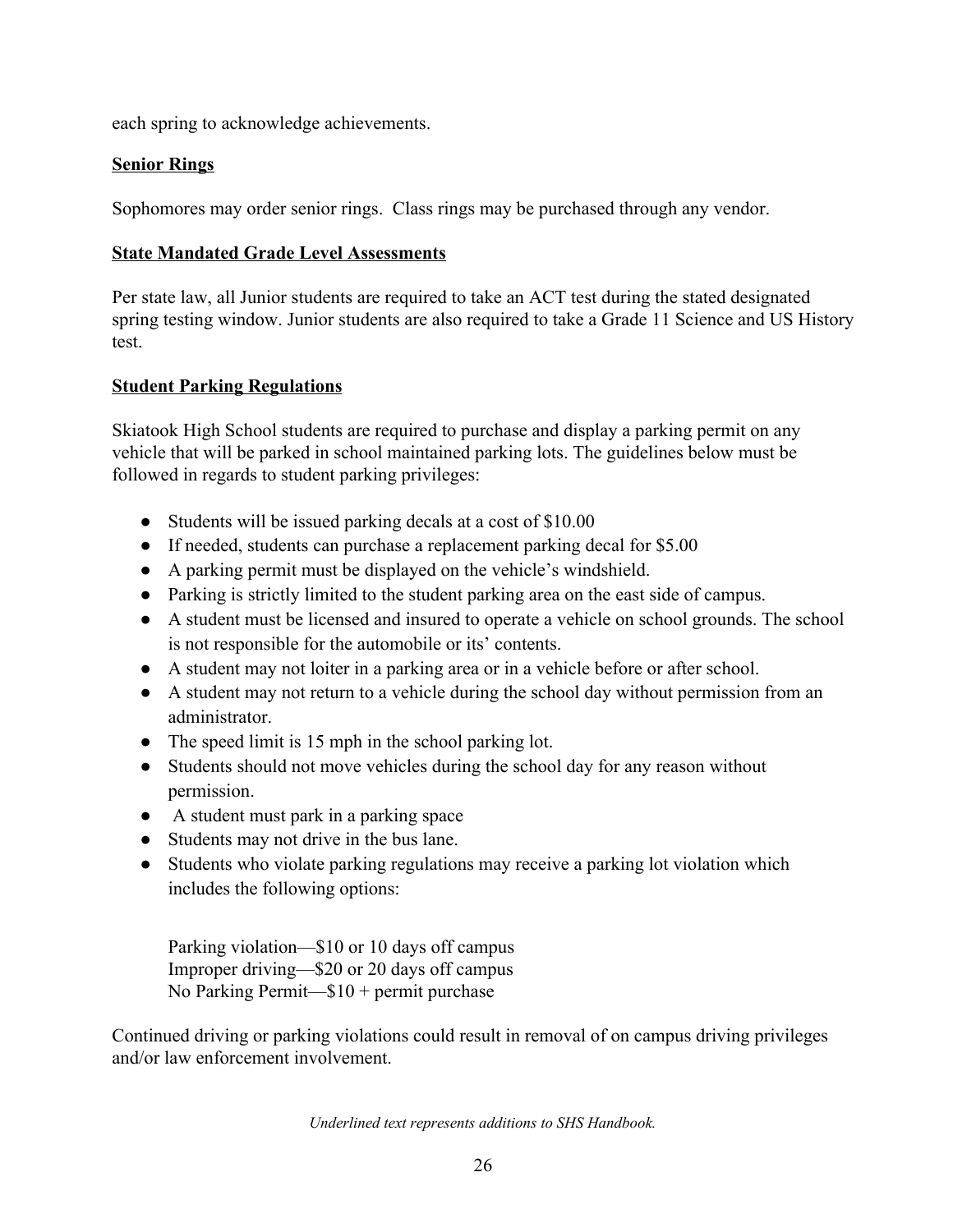#### **Student Purchases**

No student will purchase any item on behalf of the school or school organization without the sponsor's permission. The sponsor approves and is responsible for all purchases.

#### **Tardy Policy**

TU is used to code unexplained tardies. A student is considered tardy to class if he/she is not seated in his/her chair when the bell begins to ring. A student is absent if they arrive to class later than 10 minutes after the bell rings. A student who receives a tardy report will receive disciplinary action which may include detentions or In-School Suspension or Out of School Suspension.

 The following penalties will be administered for tardiness received in excess of four total per student (not per class period) per nine weeks.

Possible Disciplinary Actions:

| 5th Tardy  | 2 detention sessions                                                    |
|------------|-------------------------------------------------------------------------|
| 6th Tardy  | 4 detention sessions                                                    |
| 7th Tardy  | 1 day In-School Placement                                               |
| 8th Tardy  | 3 days In-School Placement                                              |
| 9th Tardy  | 5 days In-School Placement                                              |
| 10th Tardy | Out-of-School Suspension (1 day and increased for each succeeding tardy |
|            | infraction)                                                             |

Tardies in excess of 10 will be dealt with on an individual basis with severity including extended suspension day(s).

#### <span id="page-26-0"></span>**Textbooks**

Textbooks are the property of the school and are loaned to students. Students are responsible for paying for lost or damaged textbooks.

### <span id="page-26-1"></span>**Tutoring**

Tutoring is available in most subjects offered at Skiatook High School. A yearly tutoring schedule is provided based on teacher availability. Students are encouraged to ask teachers for tutoring offerings.

#### <span id="page-26-2"></span>**Weighted Grading System**

The weighted grading system acts as a reward and is the determining factor in the selection of valedictorian and salutatorian. Additionally, the weighted grading system is designed to improve test scores and motivate students to take challenging courses. The weighted classes may require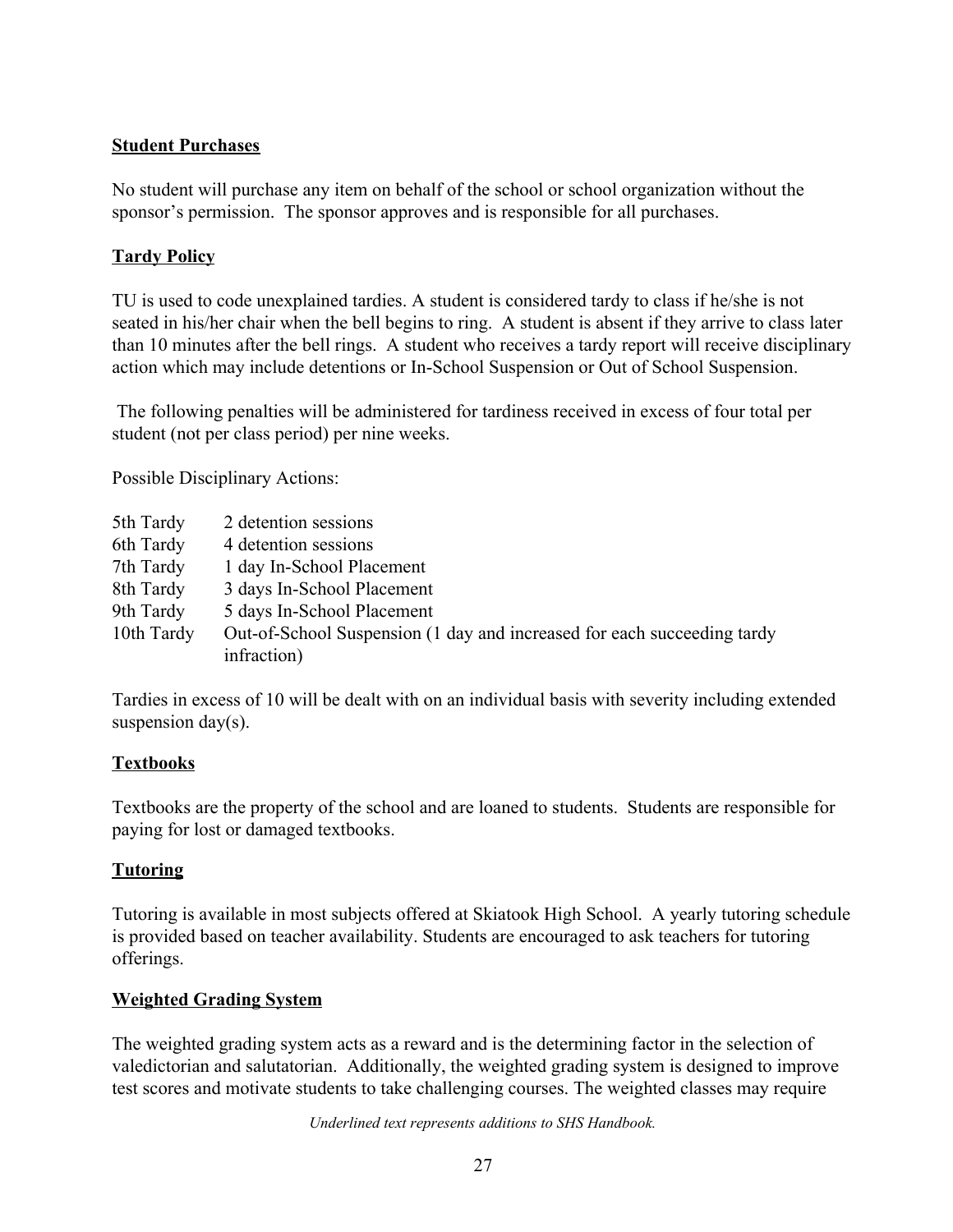prerequisite classes, teacher approval, grade performance at the class or course level, and testing. A student choosing to take weighted classes would benefit from a five-year planned curriculum.

Due to the heavier workload required for the successful completion of Honors and Advanced Placement courses, the district has weighted the grade point scale as follows:

| Honors  | Concurrent College Courses Advanced Placement |           |
|---------|-----------------------------------------------|-----------|
| $A=4.5$ | $A=4.5$                                       | $A = 5.0$ |
| $B=3.5$ | $B=3.5$                                       | $B=40$    |
| $C=2.5$ | $C=2.5$                                       | $C = 3.0$ |

Weighted classes are:

| 4.5 point classes  | *5 point classes              |
|--------------------|-------------------------------|
| Algebra III        | <b>AP Calculus</b>            |
| Anatomy/Physiology | AP Biology                    |
| Chemistry          | <b>AP</b> Chemistry           |
| Pre AP Geography   | <b>AP</b> Government          |
| Pre AP Biology     | AP Language and Composition   |
| Pre AP Geometry    | AP Literature and Composition |
| Physics            | AP Psychology                 |
| Microbiology       | <b>AP</b> Statistics          |
| Pre AP OK History  | AP World History              |
| Pre AP Algebra II  | <b>AP US History</b>          |
| Pre-AP English I   | AP Art                        |
| Pre-AP Art         | * Requires taking the AP Exam |
| Pre-AP English II  |                               |
| Pre-Calculus       |                               |

#### <span id="page-27-0"></span>**Wengage Online Gradebook**

SHS uses an online grading program which may be accessed by the legal parent/guardian of the student. This system requires a password which can be obtained by contacting Skiatook High School.

#### **Valedictorian and Salutatorian**

Valedictorian is the student earning the highest grade point average and salutatorian is the student earning the second highest grade point average calculated at the end of the fall semester of the senior year, computed to the nearest thousandth using grades earned in all academic subjects taken for high school credit. Only grades earned from accredited schools are used in computing GPA. In the case of a tie, co-valedictorians or co-salutatorians are selected. In order to be eligible, a student must have completed the second semester of junior year and first semester of senior year at Skiatook High School.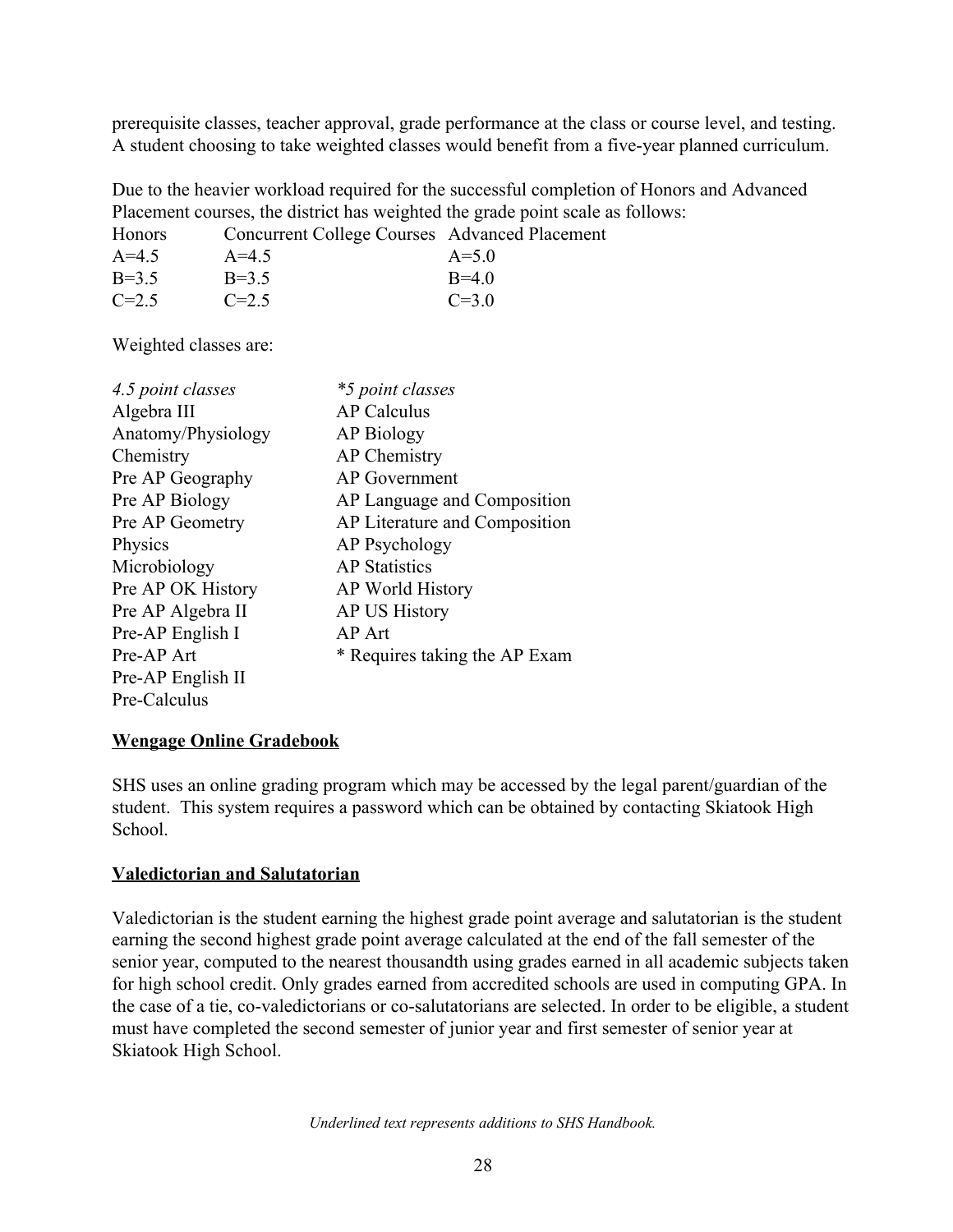A student must follow the following guidelines in order to be eligible to be considered for valedictorian or salutatorian:

- 4 years of English
- 4 upper level Science courses
- 4 years of upper level Math, with at least one of the following:

Pre Calculus AP Calculus AP Statistics Algebra III College Algebra or higher

● 3.5 3.0 Social studies courses as mandated by the Oklahoma State Department of Education.

#### <span id="page-28-0"></span>**Visitors**

All visitors must report to the attendance office upon arrival and wear a visitor's badge while in the building. Children are not permitted because of distractions to normal school routine. Parents may observe during instructional time with written permission of administration.

### <span id="page-28-1"></span>**DISCIPLINE**

#### **Discipline Policy Overview**

The school's primary goal is to educate, not discipline. However, when the behavior of a student conflicts with the rights of others or interferes with the educational process, corrective actions by the school are necessary for the student and the school.

The goal of the disciplinary policy is to correct the misconduct of the student and to promote adherence by that student and by other students to the policies and regulations of the school district.

Skiatook Public Schools, in order to provide quality education for all students, does not tolerate disruptive acts that interfere with the tranquility of the school, endanger students, or damage school property. A student is under the supervision of, and accountable to, school personnel. This supervision is in effect during regular school day, school activities, and transportation of students.

### **Activity Trip Rules**

A student away from the school campus under school supervision on activity trips will be supervised according to the following guidelines. A student will: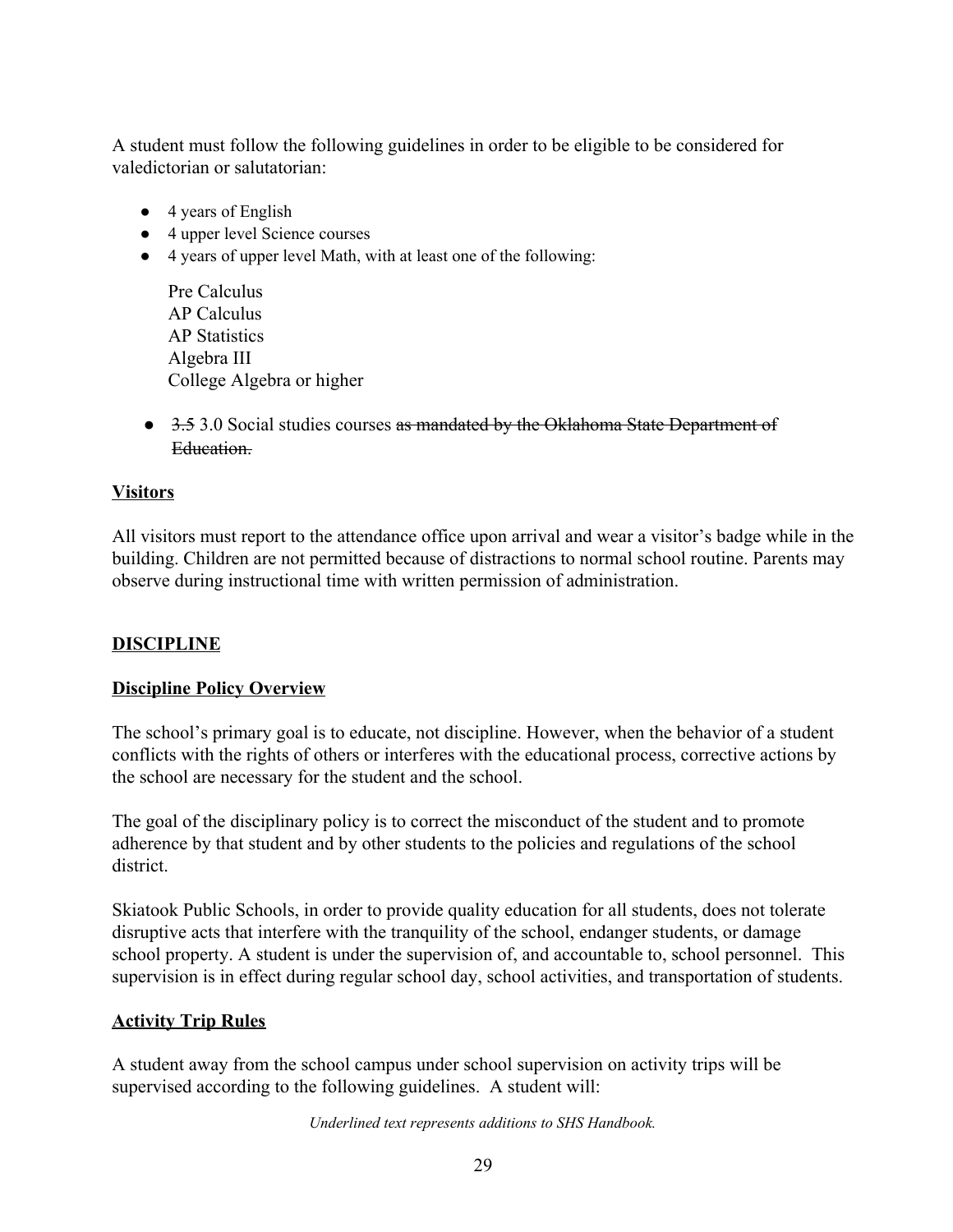- Be supervised under all circumstances.
- Remain in the area designated by the sponsor.
- Sit with other students when not performing or participating.
- Follow the Skiatook Conduct Code and Dress Code set forth in the student handbook.
- Follow team conduct code and all directives set forth by coach or sponsor.
- Follow the curfew set by the sponsor.
- Obey Skiatook Public School's policy on Drug Free Schools which includes but is not limited to the requirement that students refrain from the possession or use of alcoholic beverages and controlled dangerous substances.
- Ride the transportation provided by the school unless otherwise allowed by the activity sponsor or coach. Parents or legal guardians must request in writing permission for alternate transportation.

A student who refuses to cooperate with a sponsor enforcing these rules will be sent home immediately after the parent/legal guardian has been contacted. Any costs associated with the removal of transportation privileges of the student is the responsibility of the parent/legal guardian.

Students can only ride home from events with parents or guardians. Parents or guardians must sign students out from activity with designated sponsors or coaches.

Athletes and student competitors should also remember that they must maintain passing grades in all of their classes to be eligible to compete. Any student enrolled in athletics whose name appears on at least 80% of the ineligible reports run during a semester, will be removed from athletics during the following semester.

Athletes or student competitors who are randomly tested through the athletic policy are subject to the guidelines provided in the district *Athletic/ExtraCurricular Drug Contract*. However, if an athlete or student competitor violates school rules during school or at a school-related event, in regards to use, possession, or under the influence of alcohol or illegal chemical substances, he/she is also subject to *Reasonable Suspicion Testing* or disciplinary actions normally exercised for violation of the district's *Drug Free Policy*. Any student who violates the district's Drug Free Policy or refuses to take an alcohol or drug test when so required under the provisions of this policy shall be deemed to have violated this policy and will be subject to disciplinary action, including out-of-school suspension from school to the same extent as if the student tested positive for the presence of alcohol or illegal chemical substances.

### <span id="page-29-0"></span>**Bus Discipline Procedures**

- 1. Upon receiving the first substantiated discipline referral, the student will be verbally (orally) warned and placed on probation unless a major offense occurred. In the event of a major offense, it will be the principal's discretion from five days to a semester plus one of not riding.
- 2. On the second substantiated discipline referral, the student will lose riding privileges for a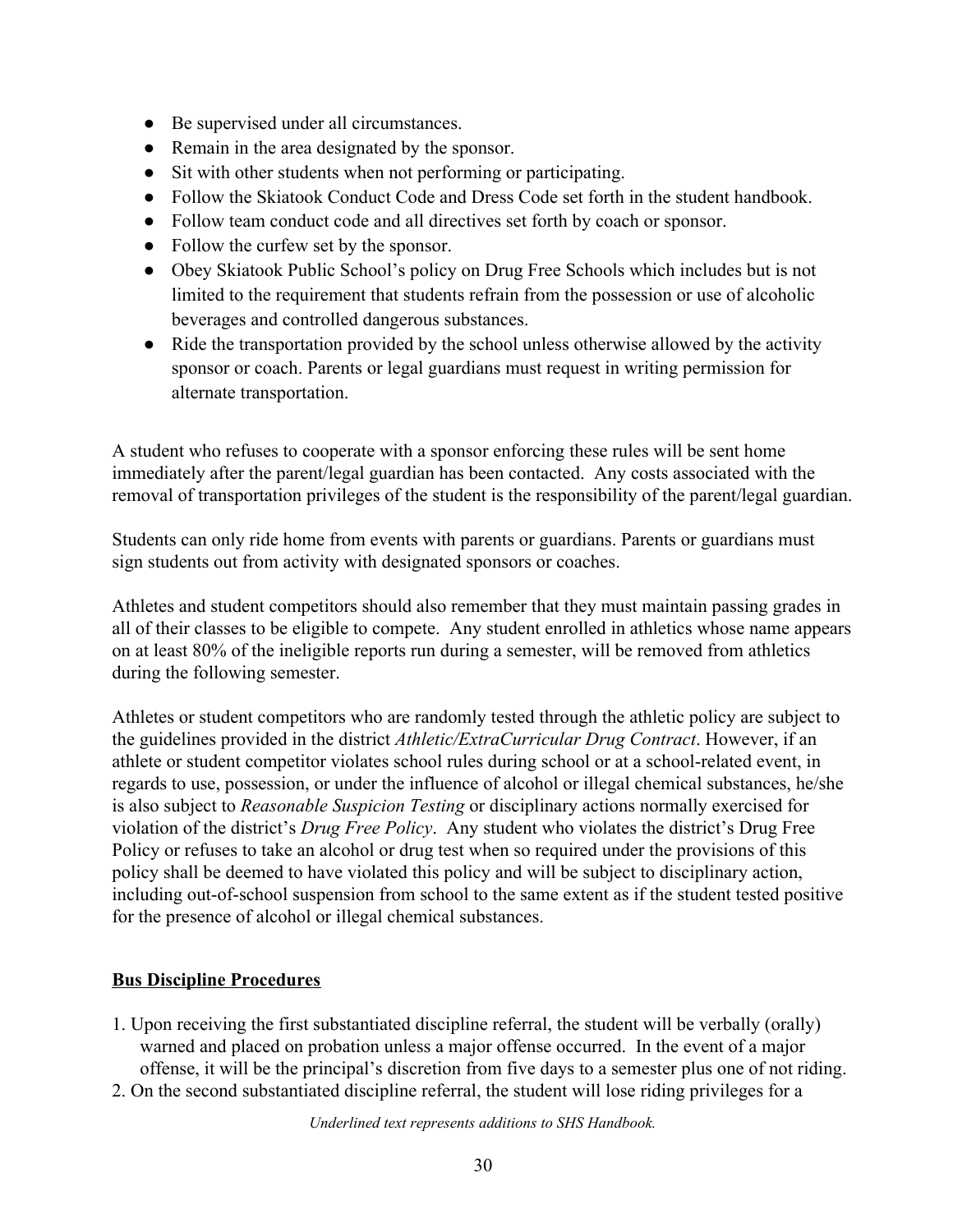period of five days unless a major offense occurred.

3. On the third substantiated discipline referral, the student will lose riding privileges for a period of time that could include the remainder of current semester and succeeding semester.

A major offense is any act that places individual or school property in immediate danger, such as, but not limited to, fighting on the bus, behaving in a manner which may cause the driver to drive unsafely, and vandalizing the bus.

#### <span id="page-30-0"></span>**Conduct Code**

The following behaviors at school, while on school vehicles or going to or from or attending school events will result in disciplinary action, which may include detentions in-school placement options or out-of-school suspension:

1. Arson;

2. Attempting to incite or produce imminent violence directed against another person because of his or her race, color, religion, ancestry, national origin, disability, gender or sexual orientation by making or transmitting or causing or allowing to be transmitted, any telephonic, computerized or electronic message;

3. Attempting to incite or produce imminent violence directed against another person because of his or her race, color, religion, ancestry, national origin, disability, gender or sexual orientation by broadcasting, publishing or distributing or causing or allowing to 'be broadcast, published or distributed, any message or material.

4. Cheating;

5. Conduct that threatens or jeopardizes the safety of others;

6. Cutting class or sleeping, eating or refusing to work in class;

7. Disruption of the educational process or operation of the school;

8. Extortion;

9. Failure to attend assigned detention, alternative school or other disciplinary assignment without approval;

10. False reports or false calls;

- 11. Fighting;
- 12. Forgery;
- 13. Gambling;

14. Harassment, intimidation, and bullying, including gestures, written or verbal expression, electronic communication or physical acts;

15. Hazing (initiations) in connection with any school activity;

16. Inappropriate attire (clothing or accessories that display pictures, lettering or numbering that is profane, vulgar, repulsive or obscene, that advertises or promotes dangerous weapons, tobacco, alcoholic beverages, low-point beer, drugs, drug-related items or paraphernalia or that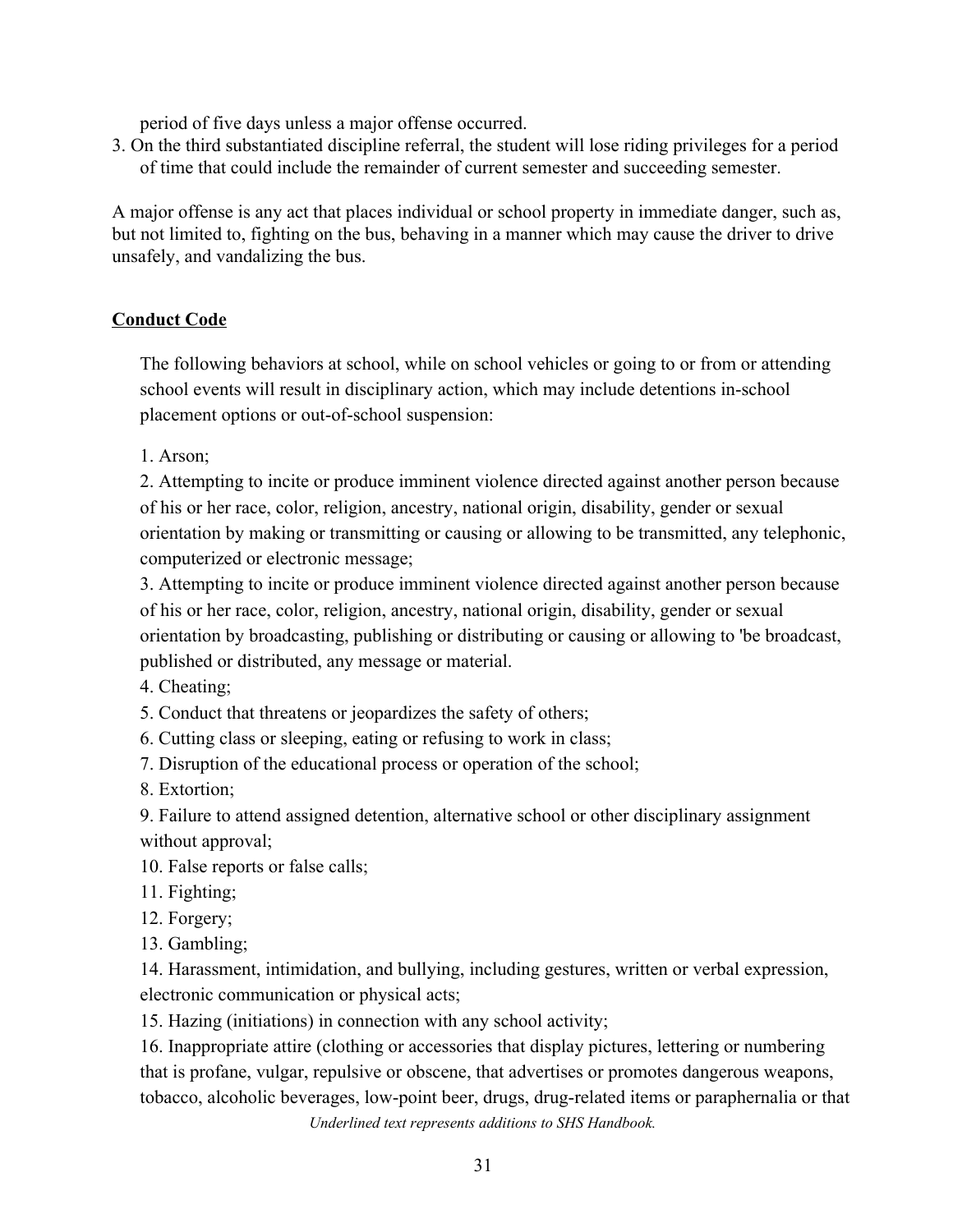unduly exposes the body; clothing, accessories, make-up, hair styles, or arrangements or decorations worn or displayed on the body that are likely to cause a substantial and material disruption of school operations);

17. Inappropriate behavior or gestures;

18. Inappropriate public behavior;

19. Indecent exposure;

20. Intimidation or harassment because of race, color, religion, ancestry, national origin, disability, gender or sexual orientation, including but not limited to: (a) assault and battery; (b) damage, destruction, vandalism or defacing any real or personal property; or threatening, by word or act, the acts identified in (a) or (b);

21. Obscene language;

22. Physical or verbal abuse;

23. Plagiarism;

24. Possession of a caustic substance;

25. Possession of obscene materials;

26. Possession, threat or use of a dangerous weapon and related instrumentalities (i.e., bullets, shells, gunpowder, pellets, etc.);

27. Possession, use, distribution, sale, conspiracy to sell or possess or being in the chain of sale or distribution, or being under the influence of alcoholic beverages, low-point beer (as defined by Oklahoma law, i.e., 3.2 beer) and/or controlled substances;

28. Possession, use, distribution, sale, conspiracy to sell or possess or being in the chain of sale or distribution of illegal drugs and/or drug related paraphernalia;

29. Profanity;

30. Sexual or other harassment of individuals including, but not limited to, students, school employees, volunteers;

31. Theft;

32. Threatening behavior, including gestures, written or verbal expression, electronic communication or physical acts;

33. Truancy;

34. Use, possession, distribution, sale, conspiracy to sell or possess or being in the chain of sale or distribution of tobacco, e-cigarettes, or related products in any form;

35. Use or possession of missing or stolen property if property is reasonably suspected to have been taken from a student, a school employee, or the school;

36. Using racial, religious, ethnic, sexual, gender or disability-related epithets;

37. Vandalism;

38. Violation of the Board of Education policies, rules or regulations or violation of school rules and regulations;

39. Vulgarity;

40. Willful damage to school property;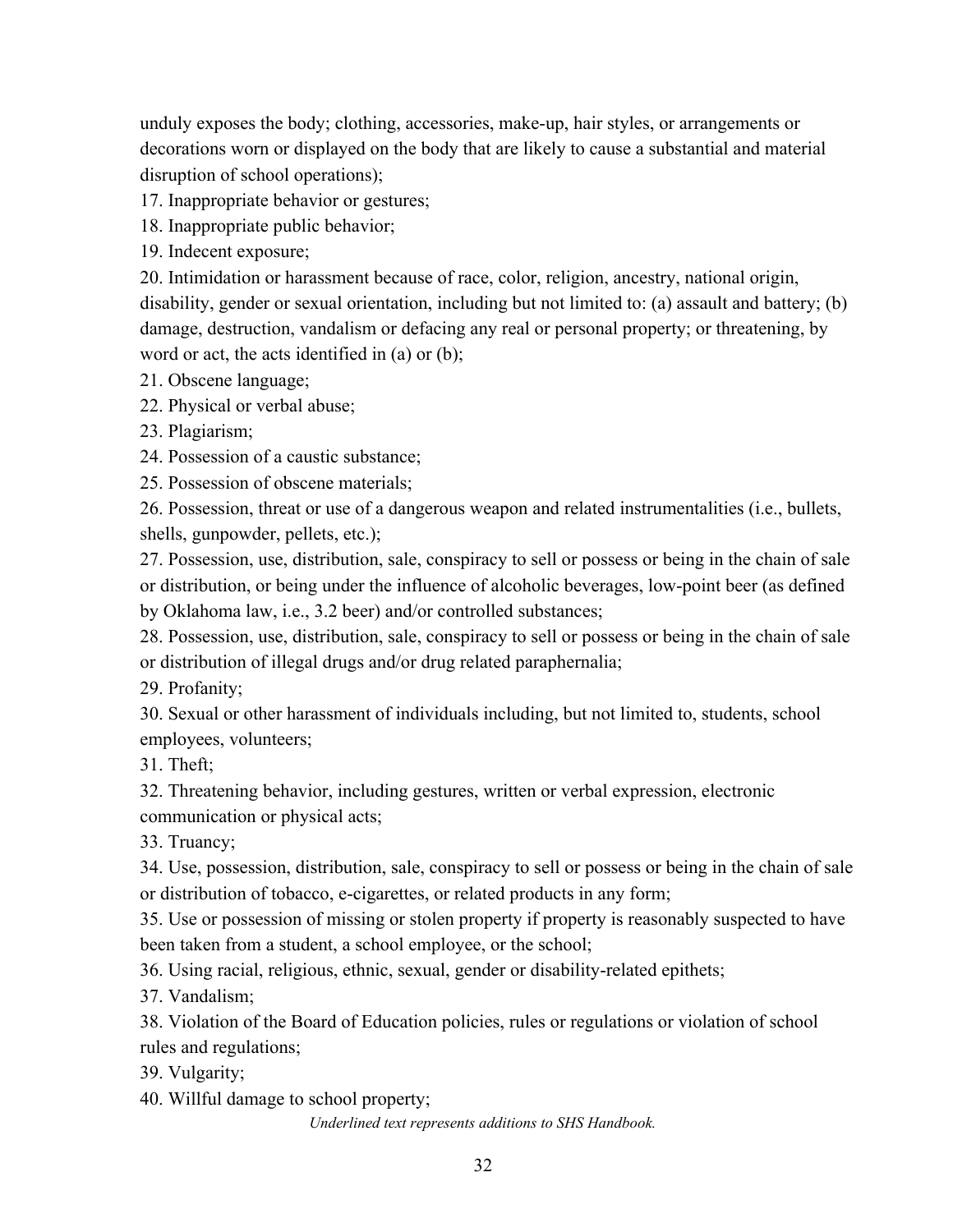- 41. Willful disobedience of a directive of any school official;
- 42. Inappropriate use of an Electronic Device.

In addition, conduct occurring outside of the normal school day or off school property that has a direct and immediate negative effect on the discipline or educational process or effectiveness of the school, will also result in disciplinary action, which may include in-school placement options or out-of-school suspension. This includes but is not limited to electronic communication, whether or not such communication originated at school or with school equipment, if the communication is specifically directed at students or school personnel and concerns harassment, intimidation or bullying at school

#### <span id="page-32-0"></span>**Conduct Code Violations and Possible Disciplinary Actions**

The following are options for disciplinary action:

- 1. Student warning
- 2. Parental advisement
- 3. Class removal
- 4. Parental conference
- 6. Financial restitution
- 7. Loss of bus riding privilege
- 8. Notification of law enforcement agency
- 9. Referral to social agency
- 10. Probationary period
- 11. Community Service related to school campus
- 12. Detention
- 13. In-School Placement

14. Out of School Suspension follows the Oklahoma school law and Skiatook School Board of Education policy. A suspended student may not be on school property or attend any school activity, home or away, day or night, during the suspension period.

Administrators have the authority to enforce other reasonable disciplinary action(s) which they find warranted by a situation not covered in the above disciplinary actions.

#### <span id="page-32-1"></span>**Dress Code**

Students found to be in violation of the dress code will receive a verbal warning and be asked to change or remove items that are causing the violation. Warnings will be given on the first two dress code violations with office assigned discipline on the third and all following violations. Once the student adheres to the dress code, they will be allowed to return to class. If a student is unable to adhere to the dress code, they will remain in In School Placement for the duration of the school day. If students choose to leave campus to correct the dress code violation, their absence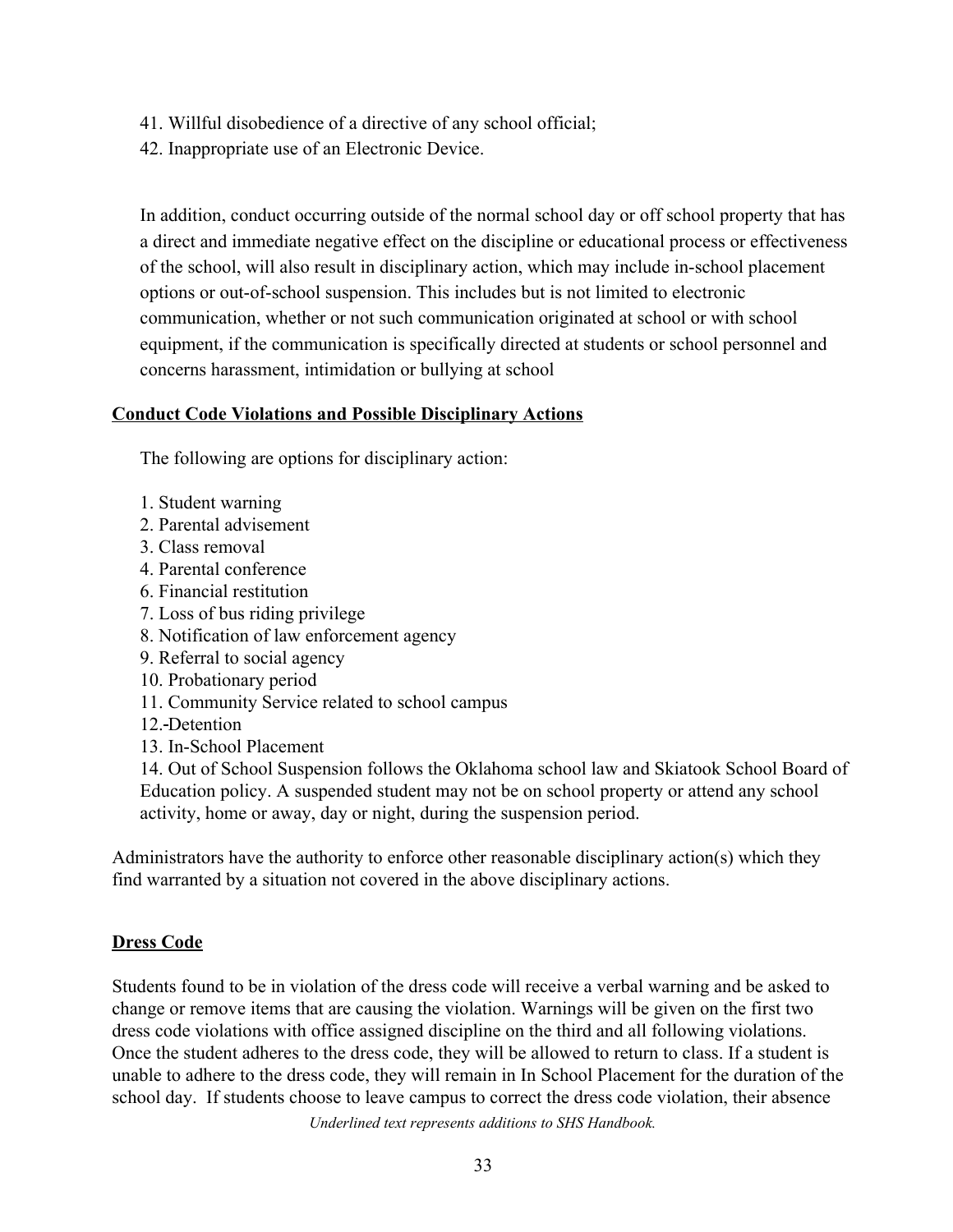will be coded as an unexplained absence.

Exceptions to the dress code may be permitted by the administration for medical, activity, sports, or other organizational reasons. Final decisions about any dress code violation will be at the discretion of the administrator. Questions about the dress code should be referred to the principal.

Students must adhere to the following criteria in regards to dress code:

- Hats, hoods, bandanas, or other headgear cannot be worn inside the building.
- Dresses, skirts and shorts cannot be any shorter than a maximum of seven inches above the knee.
- Leggings, jeggings, yoga pants, or spandex items may be worn with tops no shorter than fingertip length around the entire garment.
- Clothing with any rips, tears, mesh, or sheer material over 7 inches above the knee cannot be worn unless worn with garments underneath that prevent skin from showing. Fabric or covering under rips or tears must be permanently attached to the clothing.
- Underwear, including boxers, cannot be shown at any time.
- Any article of clothing which allows undergarments to show cannot be worn.
- Low necklines are not permitted. Strapless shirts are not permitted. Tank tops worn as outer garments must have straps no less than 3 finger widths.
- Sheer tops must be worn with tank tops meeting dress code at all times. Bare midriffs when standing or sitting are not allowed to be exposed. No skin should show between the bottom of the shirt and the top of the skirt or pants.
- Blankets are not allowed to be draped or "worn" as clothing.
- Clothing or jewelry that is distracting or poses a safety concern
- Clothing or jewelry that may be associated with gangs
- Clothing or jewelry that poses a safety concern or is a distraction to the educational process.
- Clothing, jewelry, or tattoos that include obscene language, obscene gestures or are suggestive or symbolic of drugs, alcohol, sex, racial slurs, or any illegal or activity
- Chains, including wallet chains or belts made of chains.
- Sunglasses or eyewear that is distracting to the educational process.
- Shoes must be worn at all times.
- Students are not allowed to wear earbuds or headphones during passing periods due to safety concerns.

If there are situations that arise that are not specifically covered in this code, administrators will interpret the situation in light of the basic intent of this policy.

### <span id="page-33-0"></span>**Drug Testing Due to Reasonable Suspicion**

Any student whose behavior while on school property, at a school sponsored event, in school vehicles, or going to or from a school sponsored event creates a reasonable individualized suspicion that the student is under the influence of alcohol or an illegal chemical substance may be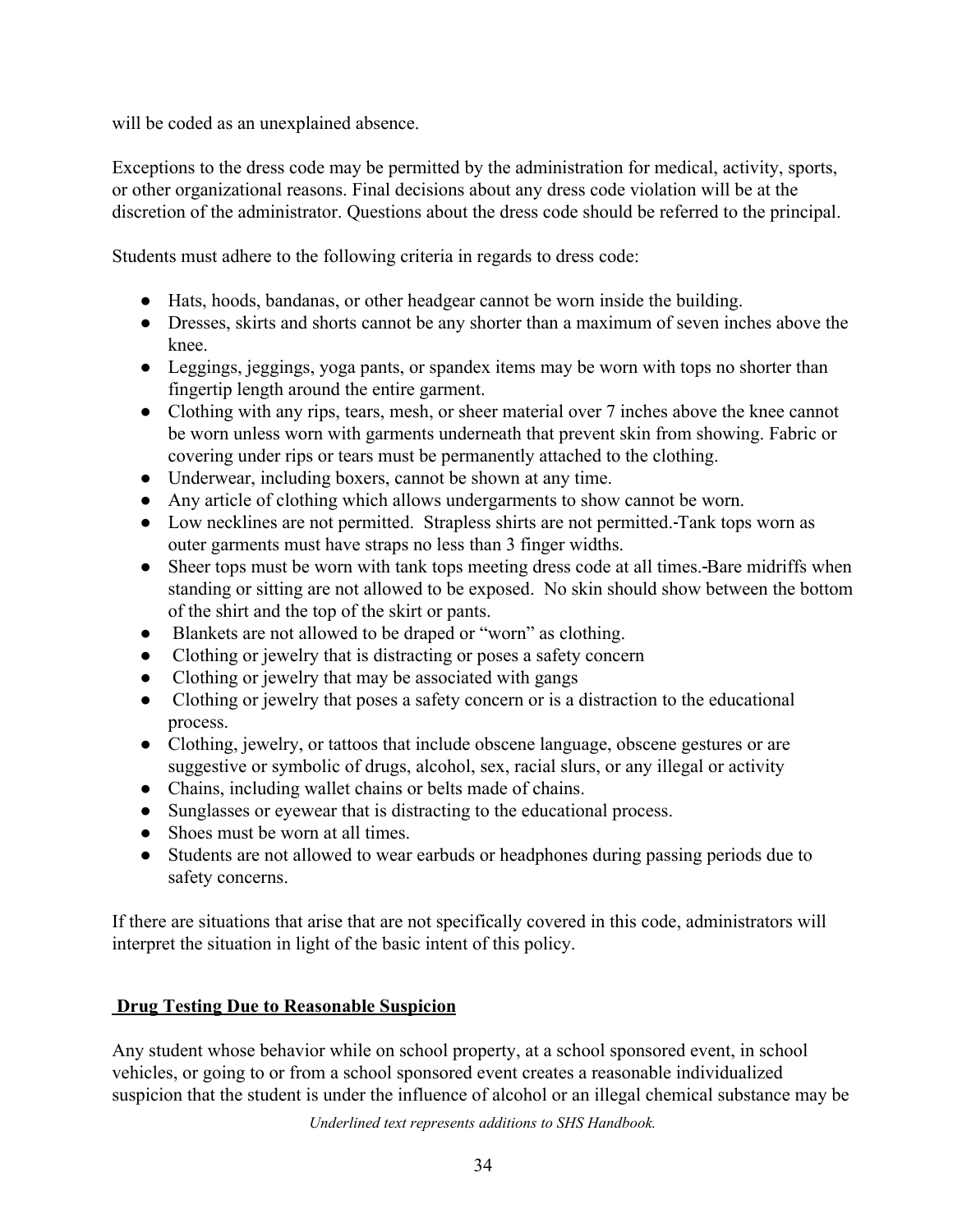required to take an alcohol and/or drug use test. This is a chemical test administered for the purpose of determining the presence or absence of alcohol or illegal chemical substances or their metabolites in a student's blood, bodily tissue, fluids, products, urine, breath or hair.

Any student who refuses to take an alcohol or drug test when so required under the provisions of this policy shall be deemed to have violated this policy and will be subject to disciplinary action, including out-of-school suspension from school to the same extent as if the student tested positive for the presence of alcohol or illegal chemical substances.

### **Electronic Device Usage**

Skiatook High School would like to encourage the use of electronic devices for access to school announcements, school alerts, and classroom resources. However, all electronic devices must remain silent and out of sight except during approved usage times. Disregard for teacher provided instructions or school policies may result in office assigned discipline. Students who use electronic devices in any way that threatens or endangers the school environment may lose their use privileges while on school property.

Chromebooks issued by Skiatook High School are continuously monitored for student and school safety. Monitoring tools such as Go Guardian and the Bark application are regularly reviewed for usage violations.

### **Excessive Referrals**

Any student with excessive discipline referrals or issues may be excluded from any school function at the discretion of the principal.

#### **In-School Placement**

When an administrator determines that a student's conduct warrants assignment to In-School Placement, the student will sign an agreement that includes but is not limited to the following expectations:

- Students will immediately report to the ISP supervisor upon arrival to school and with all textbooks and supplies required for each day. Breakfast may be taken to the ISP room
- Students will check in any cell phones, Ipods, or other electronic devices to the ISP teacher to be secured in a classroom safe until the end of the day.
- Communication with other students or any distracting behavior will not be allowed. Students must raise their hands and wait for acknowledgement by supervising the teacher before having permission to speak or ask a question.
- Students are required to work and complete academic assignments and activities on a daily basis during their ISP assignment.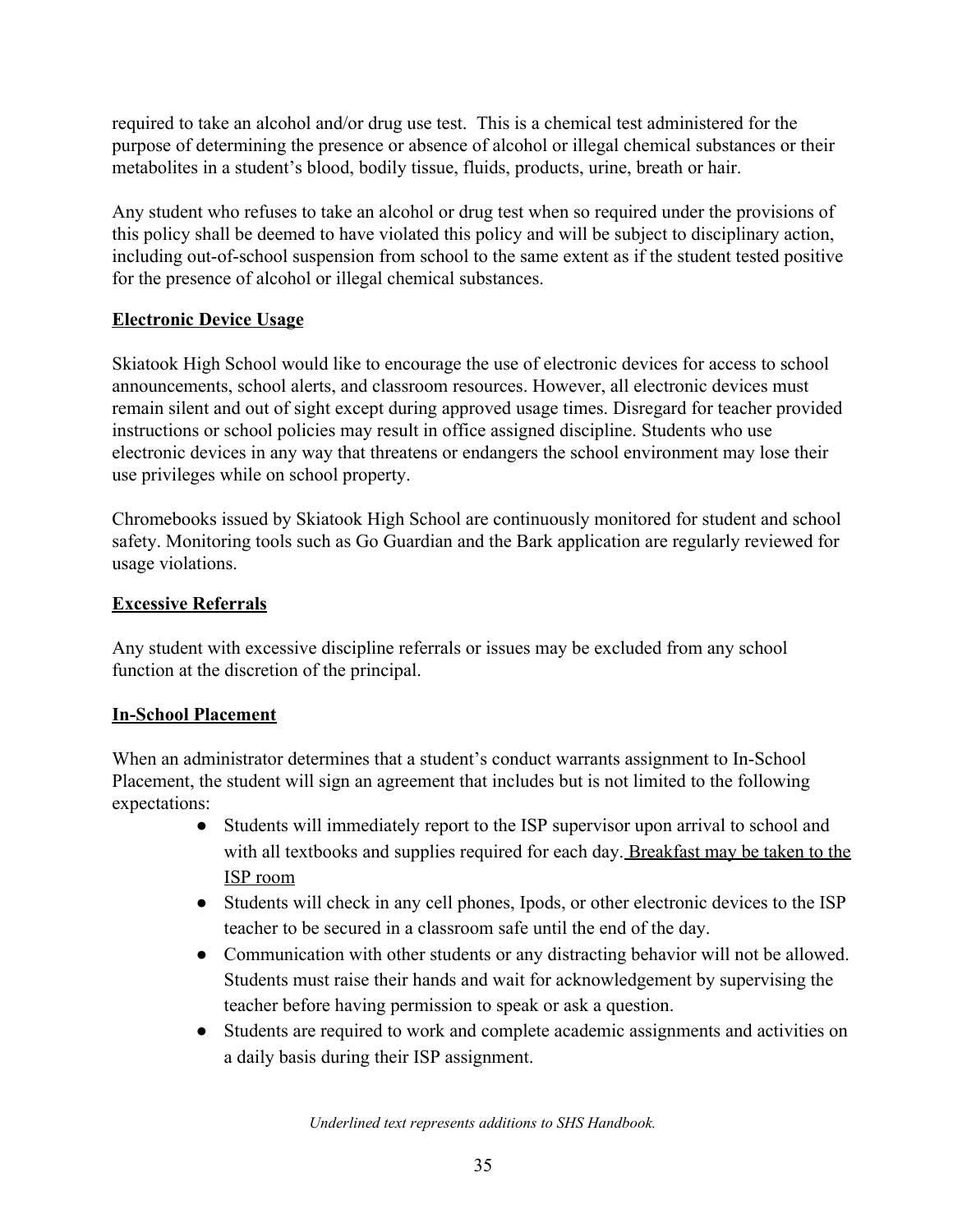- No food, drink, gum, or candy will be allowed (other than that brought for lunch time only).
- Students will spend the entire school day in ISP and will be responsible to keep their assigned area clean.
- Students will not be permitted to sleep or lay their heads down.
- Permission must be sought by any student and granted by the supervising teacher for any unassigned activity.
- Students may spend a portion of their day performing community or school service including but not limited to trash duty, outside campus or school cleanup.
- Students will be escorted between lunches to the cafeteria and then back to the ISP room to eat lunch in silence.
- Students assigned ISP will not be permitted to participate in or attend extracurricular practices, activities or events for the duration of their ISP assignment.
- Upon completion of the school day, students will be dismissed by the ISP supervisor and exit campus quickly. Loitering on campus or in the parking will not be allowed.
- Days absent from ISP will not count toward completion of total days assigned ISP.

Students who violate ISP rules, cause distractions, or do not report to ISP as assigned may be issued further office assigned discipline.

# **Out-of-school behavior**

Conduct occurring outside of the normal school day or off school property that has a direct and immediate negative effect on the discipline or educational process or effectiveness of the school, will also result in disciplinary action, which may include in-school placement options or out-of-school suspension.

# <span id="page-35-0"></span>**Policy on a Drug and Alcohol Free Environment**

Use, possession, dispensation, distribution, or attendance while under the influence of a counterfeit drug, a controlled illicit substances, including anabolic steroids, illegal drugs, alcoholic beverage, non-prescribed prescription medication, in any of the school district's facilities, on school district property (including vehicles) or at a school district sponsored function or event by a school district is prohibited. Violation of this prohibition shall result in disciplinary action, which may include long-term suspension and/or the completion of an appropriate rehabilitation program. In addition to suspension and/or disciplinary action, a student violating this prohibition is subject to referral for prosecution under applicable laws.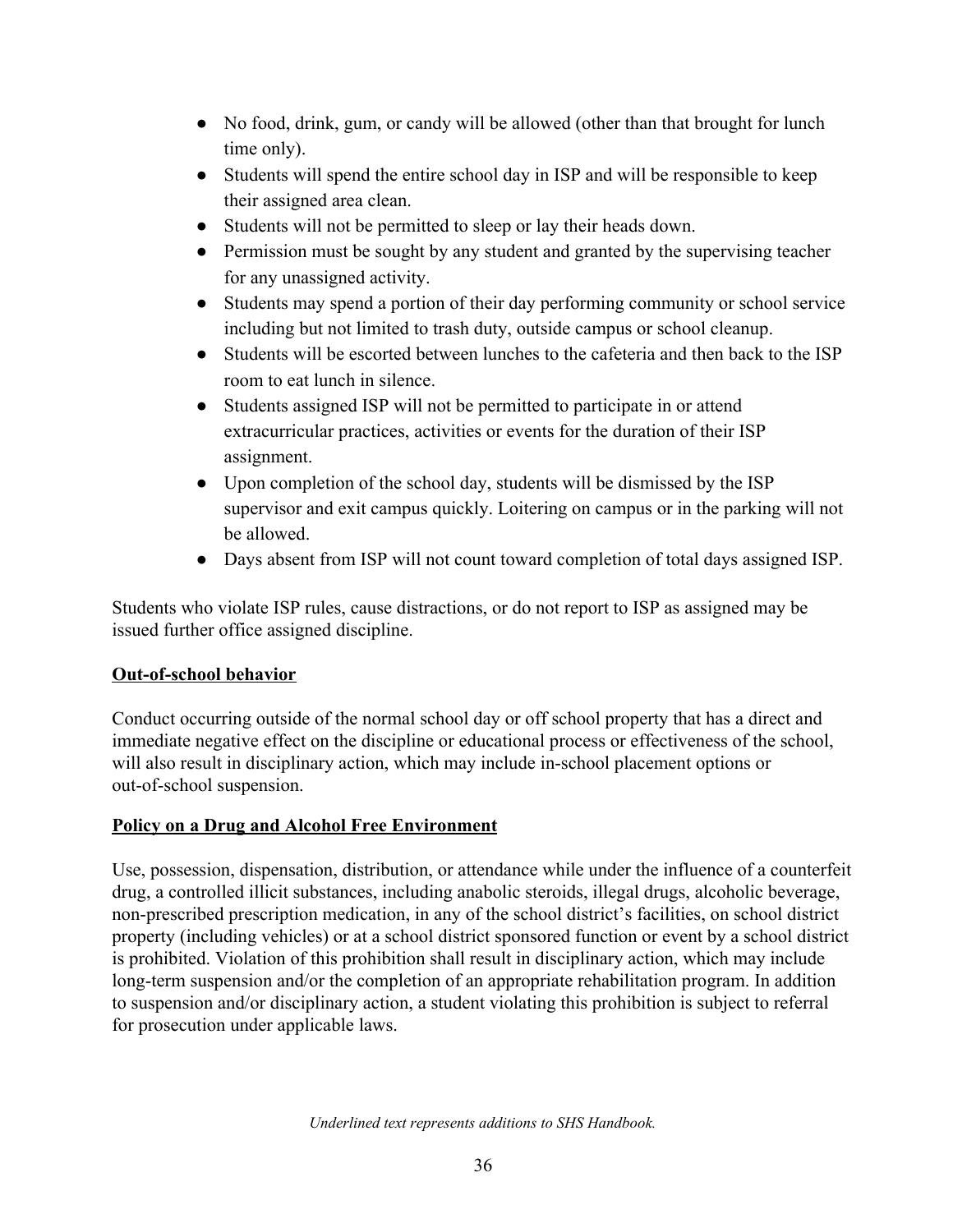Suspensions for Drug/Alcohol Related Offenses are as follows:

1<sup>st</sup> offense: 18 weeks out-of-school suspension OR reduced suspension with probation contract 2<sup>nd</sup> offense: 36 weeks out-of-school suspension

#### <span id="page-36-0"></span>**Policy on Weapons and Dangerous Instruments**

A student will not possess, handle, or transmit any object that can reasonably be considered a weapon or that is a reasonable facsimile of a weapon:

- 1. On school property, in vehicles, in lockers, backpacks, etc.
- 2. Off school property at any school sponsored activity, function, or event.

This rule does not apply to normal school supplies like pencils or compasses.

Examples of items prohibited by this policy include, but are not limited to:

- 1. Guns and Rifles
- 2. BB or Pellet Guns
- 3. Martial Arts Weapons
- 4. Clubs
- 5. Slingshots
- 6. Bows and Arrows
- 7. Knives
- 8. Swords
- 9. Metal Knuckles
- 10. Weapon or dangerous instrument related items such as but not limited to ammunition, scopes, clips, or magazines.
- 11. Explosives
- 12. Fireworks
- 13. Tasers
- 14. Pepper Spray
- 15. Realistic looking facsimiles, including toy versions, of items 1-14.

Federal law requires a one-year suspension from school for firearms violation. Any other violation of Skiatook High School Policy on Weapons and Dangerous Instruments may result in the following:

1<sup>st</sup> offense: 18 weeks out-of-school suspension or reduced suspension with probation contract 2<sup>nd</sup> offense: 36 weeks out-of-school suspension